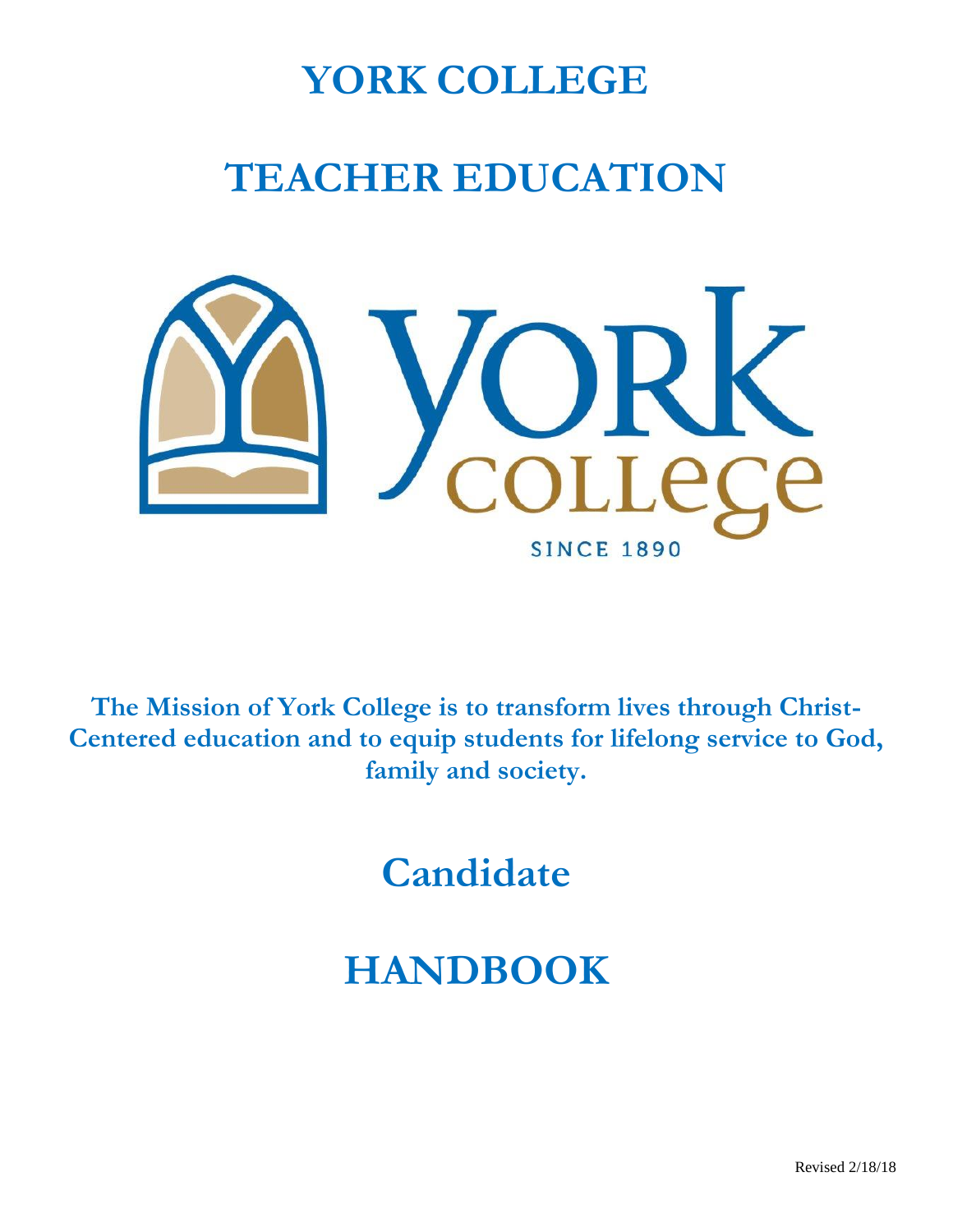# **TABLE OF CONTENTS**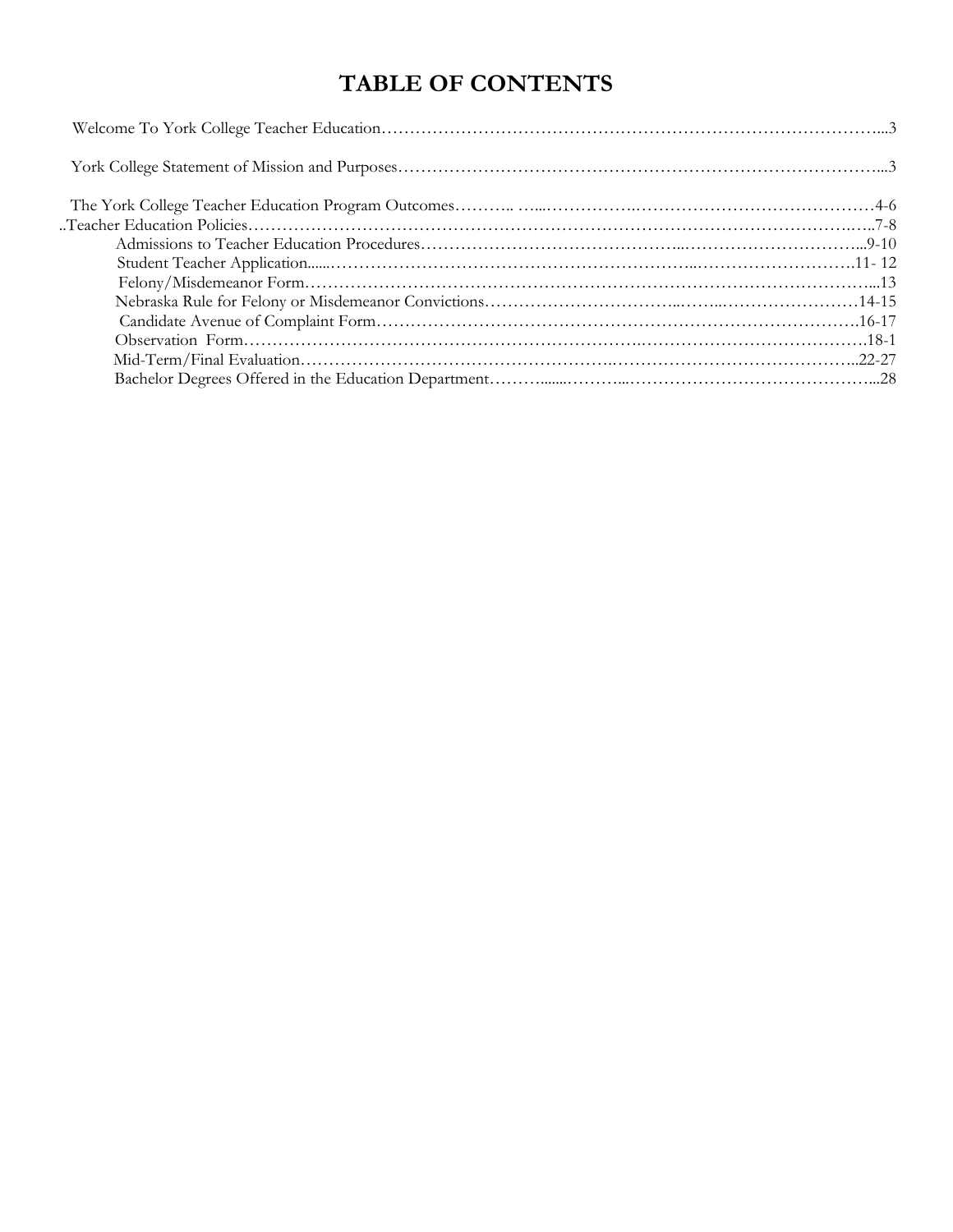# **WELCOME TO YORK COLLEGE TEACHER EDUCATION**

The faculty of Teacher Education would like to congratulate you on your decision to consider making teacher education your career. Teaching is the noblest of all professions, which enables a person to touch the lives of countless young people.

This handbook is designed to help guide you through the Teacher Education program at York College so that you will make the most efficient use of your time on campus and be ready to enter the profession at the earliest date possible.

Please read this handbook carefully and, when you have questions, please feel free to speak to a member of the York College Teacher Education Division

# **YORK COLLEGE STATEMENT OF MISSION AND PURPOSES**

# **Mission Statement:**

The mission of York College is to transform lives through Christ-centered education and to equip students for lifelong service to God, family, and society.

# **Values**

#### **Transform**

York College exists to support God's transformational work in the lives of people. Curricular and co-curricular programs and experiences intend to lead the entire community to a positive expression of spiritual values.

#### **Educate**

Academic discovery is a God-honoring endeavor characterized by the pursuit of truth and inquiry within the context of intellectual disciplines. The responsible handling of academic freedom provides Christian scholars opportunities to explore both a diverse world and their faith.

#### **Equip**

A rapidly changing professional, social, and technological environment dictates that each student is encouraged to apply critical thinking and knowledge integration skills, and to evaluate changing circumstances in the context of faith.

#### **Serve**

Service is the means by which people of God live out their faith. Christ calls us to lives of service expressed by faith, both locally and globally, as we respond to opportunities to the needs of others.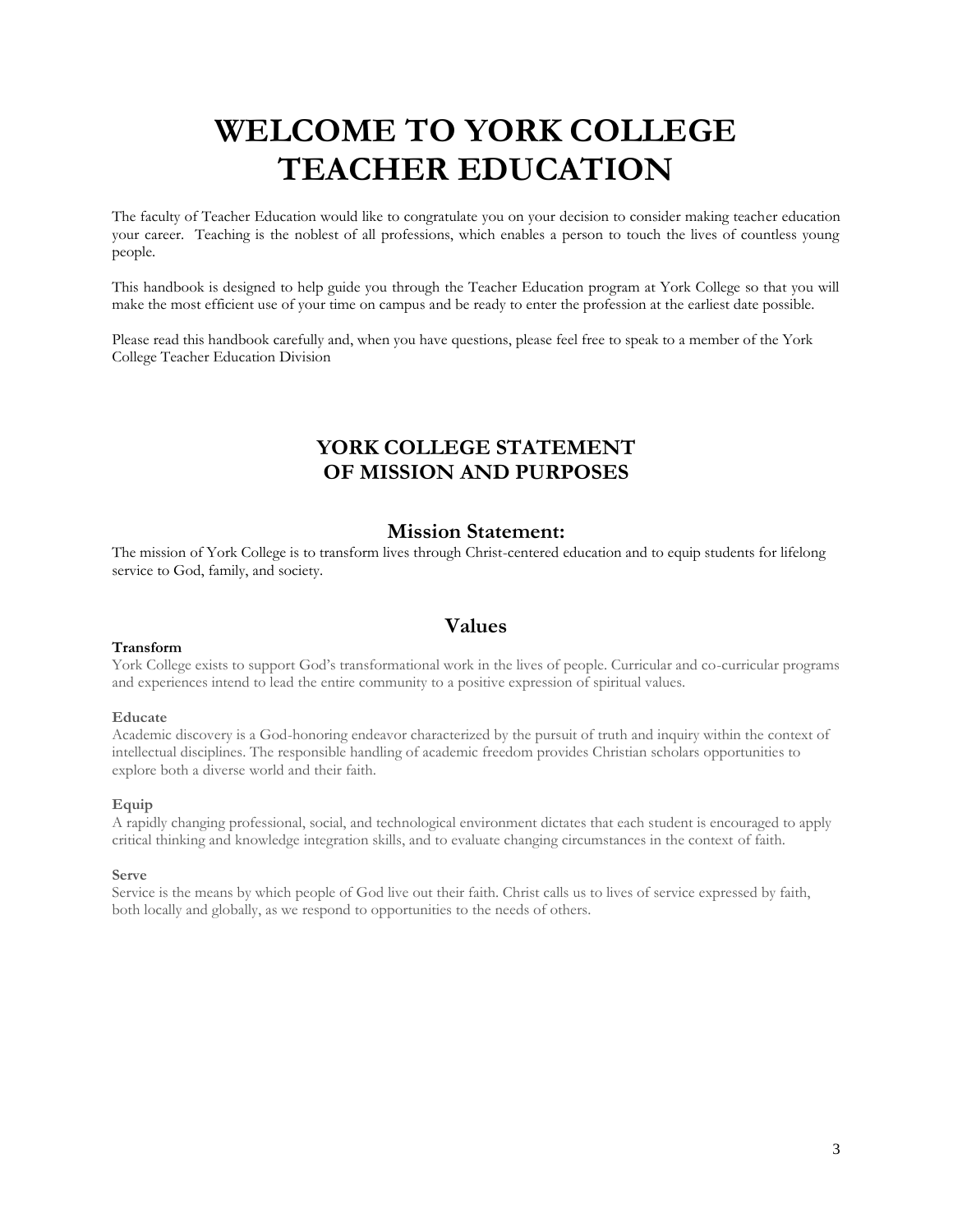#### **York College Education Program Goals**

The York College Education Department goals are the InTASC standards. The InTASC standards were developed to serve as a resource for candidate education programs, candidates, and others as we develop policies and programs to prepare, license, support, evaluate today's candidates. [\(http://www.ccsso.org\)](http://www.ccsso.org/)

The program goals for the candidate education candidates can be described into four main areas: the learner and learning, content knowledge, instructional practices, and professional responsibility. The program goals are assessed during the candidates freshman, sophomore, junior, and senior year. They are assessed through a candidate interview, observation of teachings, and portfolios.

#### Standard #1: Learner Development

The candidate understands how learners grow and develop, recognizing that patterns of learning and development vary individually within and across the cognitive, linguistic, social, emotional, and physical areas, and designs and implements developmentally appropriate and challenging learning experiences.

#### Standard #2: Learning Differences

The candidate uses understanding of individual differences and diverse cultures and communities to ensure inclusive learning environments that enable each learner to meet high standards.

#### Standard #3: Learning Environments

The candidate works with others to create environments that support individual and collaborative learning, and that encourage positive social interaction, active engagement in learning, and self-motivation.

#### Standard #4: Content Knowledge

The candidate understands the central concepts, tools of inquiry, and structures of the discipline(s) he or she teaches and creates learning experiences that make these aspects of the discipline accessible and meaningful for learners to assure mastery of the content.

#### Standard #5: Application of Content

The candidate understands how to connect concepts and use differing perspectives to engage learners in critical thinking, creativity, and collaborative problem solving related to authentic local and global issues.

#### Standard #6: Assessment

The candidate understands and uses multiple methods of assessment to engage learners in their own growth, to monitor learner progress, and to guide the candidate's and learner's decision making.

#### Standard #7: Planning for Instruction

The candidate plans instruction that supports every student in meeting rigorous learning goals by drawing upon knowledge of content areas, curriculum, cross-disciplinary skills, and pedagogy, as well as knowledge of learners and the community context.

#### Standard #8: Instructional Strategies

The candidate understands and uses a variety of instructional strategies to encourage learners to develop deep understanding of content areas and their connections, and to build skills to apply knowledge in meaningful ways.

#### Standard #9: Professional Learning and Ethical Practice

The candidate engages in ongoing professional learning and uses evidence to continually evaluate his/her practice, particularly the effects of his/her choices and actions on others (learners, families, other professionals, and the community), and adapts practice to meet the needs of each learner.

#### Standard #10: Leadership and Collaboration

The candidate seeks appropriate leadership roles and opportunities to take responsibility for student learning, to collaborate with learners, families, colleagues, other school professionals, and community members to ensure learner growth, and to advance the profession.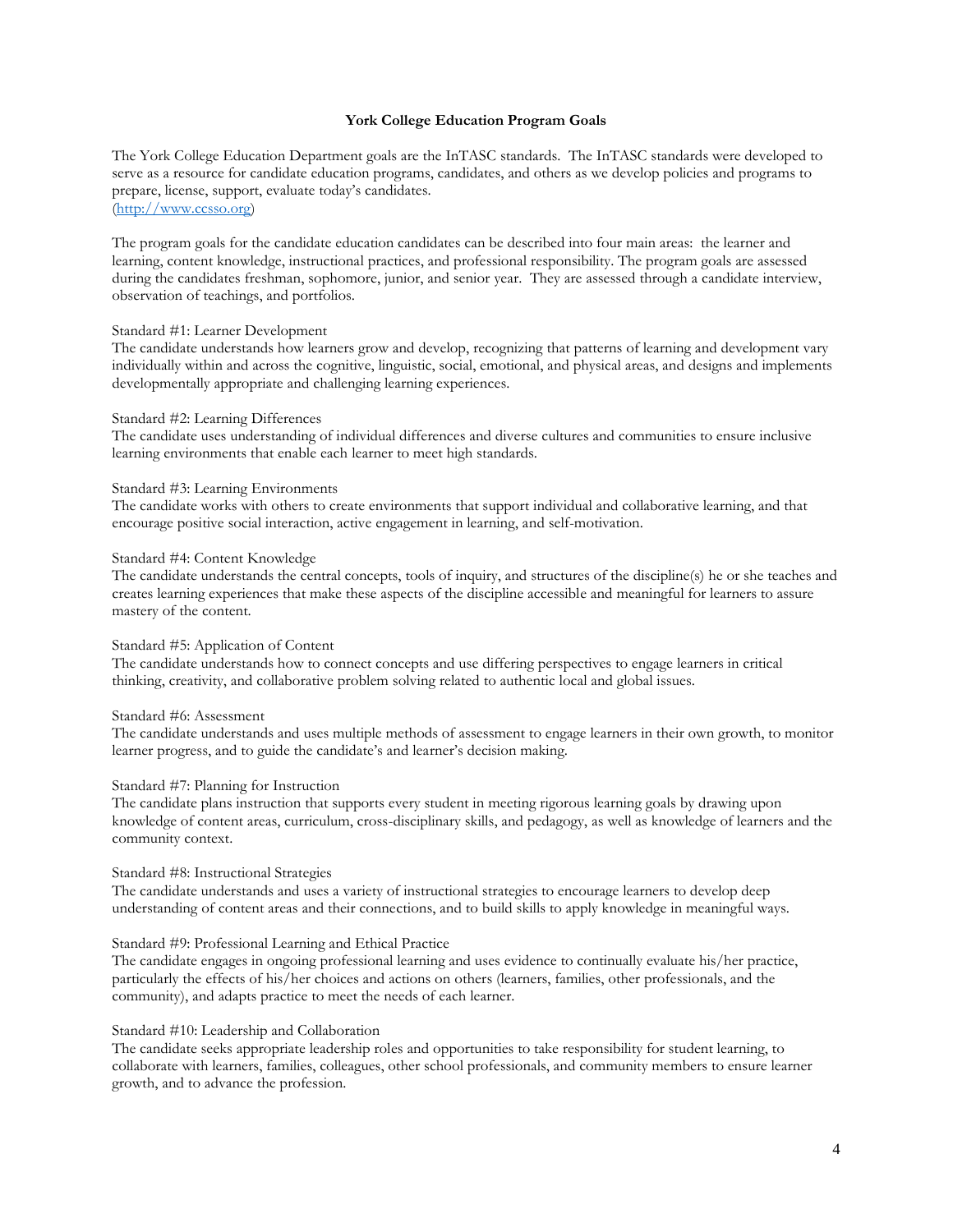#### York College Education Program Assessments:

The education department administers program assessments over the course of the candidate's program and postgraduation. The following is a chart indicating when assessments are completed:

| Program/InTASC Standards                                                | Freshman Livetext Portfolio | Core Academic Skills for Educators | Education Interview | Sophomore Livetext Portfolio | Junior Livetext Portfolio | Senior Livetext Portfolio | Field Experience Classes (EDU 213,<br>232A, 232B) Midterm Evaluation | 213,<br>Field Experience Classes (EDU<br>232A, 232B) Final Evaluation | Observation Forms for Field Experiences<br>232B)<br>(EDU 213, 232A, | Student Teaching Observation form | Student Teaching Midterm Evaluation | Student Teaching Final Evaluation | Praxis II Content Area Test<br>During Student Teaching | Nebraska Employer Surveys |
|-------------------------------------------------------------------------|-----------------------------|------------------------------------|---------------------|------------------------------|---------------------------|---------------------------|----------------------------------------------------------------------|-----------------------------------------------------------------------|---------------------------------------------------------------------|-----------------------------------|-------------------------------------|-----------------------------------|--------------------------------------------------------|---------------------------|
| Standard #1: Learner<br>Development                                     |                             |                                    |                     | $\mathbf X$                  | $\overline{\mathbf{X}}$   | $\overline{X}$            | $\overline{X}$                                                       | $\overline{X}$                                                        | $\overline{X}$                                                      | $\overline{X}$                    | $\overline{X}$                      | $\overline{X}$                    |                                                        | $\overline{X}$            |
| Standard #2: Learning<br>Differences                                    |                             |                                    |                     | $\mathbf X$                  | $\mathbf X$               | $\mathbf X$               | $\mathbf X$                                                          | $\mathbf X$                                                           | $\mathbf X$                                                         | $\mathbf X$                       | $\mathbf X$                         | $\mathbf X$                       |                                                        | $\mathbf X$               |
| Standard #3: Learning<br>Environments                                   |                             |                                    | $\mathbf X$         | $\mathbf X$                  | $\overline{\mathbf{X}}$   | $\overline{X}$            | $\overline{X}$                                                       | $\overline{X}$                                                        | $\overline{X}$                                                      | $\overline{X}$                    | $\overline{X}$                      | $\mathbf X$                       |                                                        | $\overline{X}$            |
| Standard #4: Content<br>Knowledge (Accuracy<br>of Content)              |                             |                                    | $\mathbf X$         | $\mathbf X$                  | $\mathbf X$               | $\mathbf X$               | $\mathbf X$                                                          | $\overline{X}$                                                        | $\overline{X}$                                                      | $\mathbf X$                       | $\overline{X}$                      | $\mathbf X$                       | $\overline{X}$                                         |                           |
| Standard #4 Content<br>Knowledge                                        |                             |                                    |                     | $\mathbf X$                  | $\mathbf X$               | $\mathbf X$               | $\mathbf X$                                                          | $\overline{X}$                                                        | $\mathbf X$                                                         | $\mathbf X$                       | $\overline{X}$                      | $\mathbf X$                       | $\overline{\mathbf{X}}$                                | $\mathbf X$               |
| Standard #5:<br>Application of Content                                  |                             |                                    | $\mathbf X$         | $\mathbf X$                  | $\mathbf X$               | $\mathbf X$               | $\mathbf X$                                                          | $\overline{X}$                                                        | $\mathbf X$                                                         | $\mathbf X$                       | $\overline{X}$                      | $\mathbf X$                       | $\overline{\mathbf{X}}$                                | $\overline{X}$            |
| Standard #6:<br>Assessment                                              |                             |                                    |                     | $\mathbf X$                  | $\mathbf X$               | $\mathbf X$               | $\mathbf X$                                                          | $\overline{X}$                                                        | $\mathbf X$                                                         | $\overline{X}$                    | $\overline{\mathbf{X}}$             | $\mathbf X$                       |                                                        | $\mathbf X$               |
| Standard #6:<br>Assessment (Impact on<br>Student Learning)              |                             |                                    |                     | $\mathbf X$                  | $\mathbf X$               | $\mathbf X$               | $\mathbf X$                                                          | $\mathbf X$                                                           | $\mathbf X$                                                         | $\mathbf X$                       | $\mathbf X$                         | $\mathbf X$                       |                                                        | $\mathbf X$               |
| Standard #7: Planning<br>for Instruction                                |                             |                                    |                     | $\mathbf X$                  | $\overline{X}$            | $\mathbf X$               | $\mathbf X$                                                          | $\overline{X}$                                                        | $\overline{X}$                                                      | $\overline{X}$                    | $\overline{X}$                      | $\mathbf X$                       |                                                        |                           |
| Standard #8:<br><b>Instructional Strategies</b>                         | $\mathbf X$                 |                                    | $\mathbf X$         | $\mathbf X$                  | $\mathbf X$               | $\overline{X}$            | $\overline{\mathbf{X}}$                                              | $\overline{X}$                                                        | $\overline{X}$                                                      | $\overline{\mathbf{X}}$           | $\overline{X}$                      | $\overline{X}$                    |                                                        | $\overline{X}$            |
| Standard #8:<br><b>Instructional Strategies</b><br>(Student Engagement) |                             |                                    |                     | $\mathbf X$                  | $\overline{X}$            | $\mathbf X$               | $\overline{\mathbf{X}}$                                              | $\overline{X}$                                                        | $\overline{X}$                                                      | $\overline{X}$                    | $\overline{X}$                      | $\mathbf X$                       |                                                        | $\overline{X}$            |
| Standard #9:<br>Professional Learning<br>and Ethical Practice           | $\mathbf X$                 |                                    | $\mathbf X$         | $\mathbf X$                  | $\mathbf X$               | $\mathbf X$               | $\mathbf X$                                                          | $\mathbf X$                                                           | $\mathbf X$                                                         | $\mathbf X$                       | $\mathbf X$                         | $\mathbf X$                       |                                                        | $\mathbf X$               |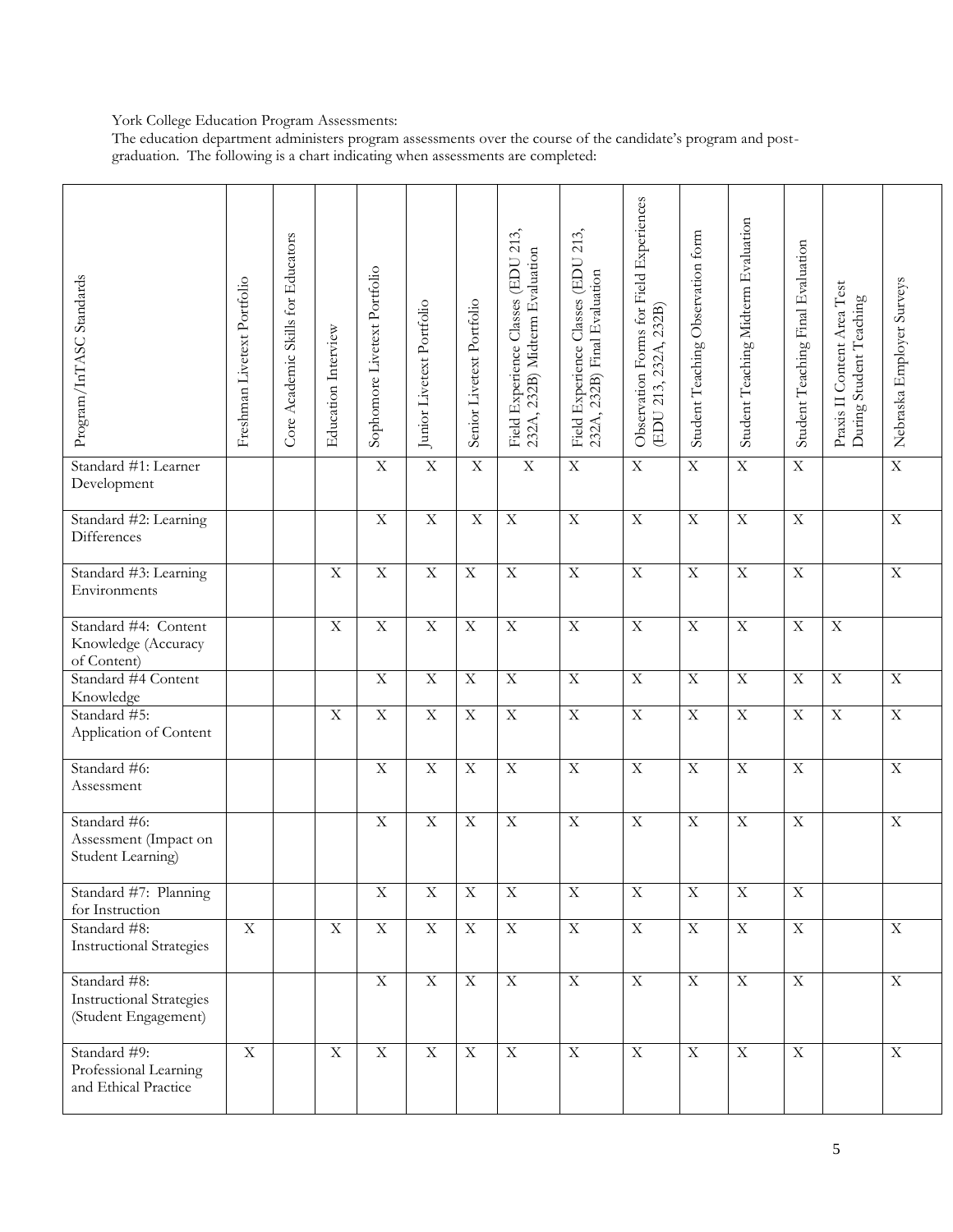| $\#$ 10.<br>$\lambda$ tandard $\#$ 10. | $\mathbf{v}$<br>$\overline{A}$<br>and the state of the con- | $\mathbf{v}$<br>$\overline{1}$<br>and the control of the con- | $-$<br>$\overline{ }$<br>and the control of the con- | $\mathbf{v}$<br>$\overline{1}$<br>and the state of the con- | $\mathbf{v}$<br>$\overline{1}$ | $\mathbf{v}$<br>$\Delta$ | $-$<br>$\overline{A}$<br>and the control of the con- | $\mathbf{v}$<br>$\overline{1}$<br>and the state of the con- | $\sim$ $\sim$<br>$\overline{A}$<br>and the control of the con- | $\mathbf{v}$<br>$\Delta$ | $\mathbf{v}$<br>$\Lambda$ | $\mathbf{v}$<br>$\Delta$ |
|----------------------------------------|-------------------------------------------------------------|---------------------------------------------------------------|------------------------------------------------------|-------------------------------------------------------------|--------------------------------|--------------------------|------------------------------------------------------|-------------------------------------------------------------|----------------------------------------------------------------|--------------------------|---------------------------|--------------------------|
| $\sim$ $\sim$<br>Leadership and        |                                                             |                                                               |                                                      |                                                             |                                |                          |                                                      |                                                             |                                                                |                          |                           |                          |
| 11 <sub>1</sub><br>ollaboration        |                                                             |                                                               |                                                      |                                                             |                                |                          |                                                      |                                                             |                                                                |                          |                           |                          |
|                                        |                                                             |                                                               |                                                      |                                                             |                                |                          |                                                      |                                                             |                                                                |                          |                           |                          |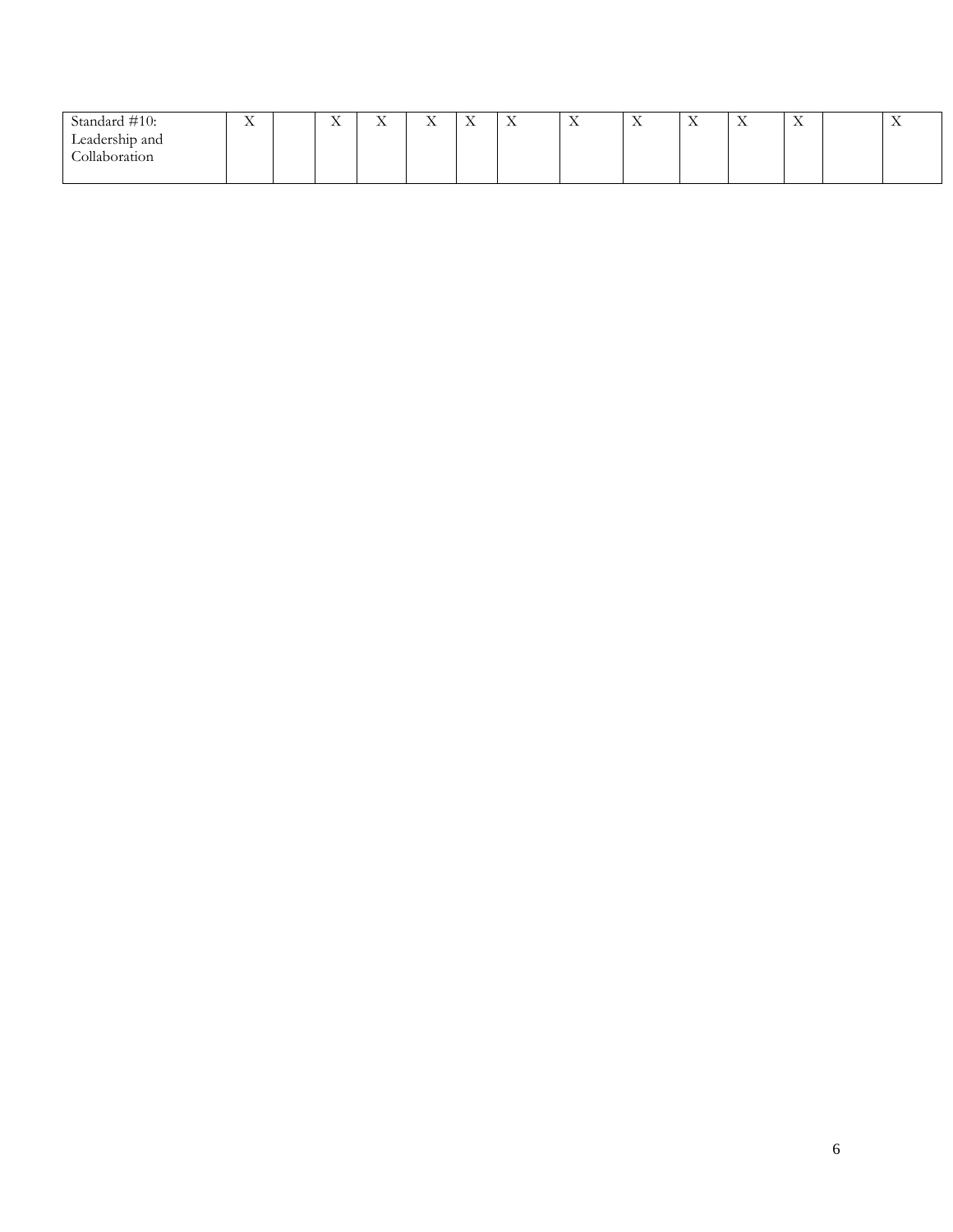#### **Policies**

**Acceptance of Transfer Credit** - (See also **Transfer**, YC Catalog). A candidate must complete at least 30 semester hours at York College (15 of which must be in the senior year), be a regular student for at least one semester and be in attendance during the semester of graduation. Student Teaching must be arranged through York College.

Candidates who transfer 60 or more semester hours from other institutions, meeting GPA requirements, and another institution's equivalent of the *Introduction to Education* course and required field experience, may enroll in upper division professional education courses their first semester at York College only with permission of the Education Department Chair Person. They must apply for admission to the Teacher Education Program, meet all requirements, and be admitted before enrolling in additional professional education courses.

**York College Teacher Education Electronic Growth Portfolio Requirements (LiveText) -** The York College Teacher Education faculty believe very strongly in the development of the knowledge, skills and dispositions of its Teacher Education Candidates as stated in the York College Teacher Education Conceptual Framework. Therefore all candidates will develop an Electronic Growth Portfolio beginning with EDU 103, *Introduction to Education*. Each candidate will be mentored throughout his/her program and will complete the Electronic Growth Portfolio as part of program completion. The following is a list of requirements for completing the Electronic Growth Portfolio.

- 1. Listed for each year, on the corresponding year's matrix, are the required Electronic Growth Portfolio entries. Each entry must be dated and accompanied by a reflection. Each reflection must include the following information: Title of the piece, I chose this piece because…, this shows…, and I want you to notice… Reflections should be clear, specific, cohesive, honest, and provide evidence of the candidate's growth. The candidate should check off the Candidate Proficiencies, which are appropriate for the specific entry on the Electronic Growth Portfolio Matrix. In addition to the above information, the accompanying reflection should contain language specific to the Program Outcomes (see Education Program Outcomes). Each Electronic Growth Portfolio must contain the required entries and in addition, the candidate must include additional entries, as listed on the corresponding matrix, so that each proficiency is met each year. Entries may satisfy more than one proficiency. It is expected that the degree to which each proficiency is met will increase each year.
- 2. At the end of each target course through the junior year, the candidate will meet with the designated mentor to present his/her Electronic Growth Portfolio. The mentor will provide feedback to the candidate and will complete the York College Teacher Education Electronic Growth Portfolio Evaluation Form. At the completion of the junior year target course, the candidate must also select one peer to complete the Electronic Growth Portfolio Evaluation Form. At the completion of EDU 491, *Student Teaching Seminar* each candidate will present his/her Electronic Growth Portfolio to a three person panel which includes the mentor and two additional persons, to be chosen by the candidate, from the following:
	- his/her Academic Advisor,
	- his/her Student Teaching Supervising Teacher,
	- his/her Student Teaching Cooperating Teacher,
	- a faculty member from Arts and Sciences, or
	- Member of the Teacher Education Council.

Each panel member will complete the York College Teacher Education Electronic Growth Portfolio Evaluation Form. At this exit presentation, the candidate will present his/her Electronic Growth Portfolio, how it shows his/her growth and how it evidences completion of the Teacher Education Goals and Candidate Proficiencies. In preparation for each Electronic Growth Portfolio presentation, the candidate will complete the York College Teacher Education Electronic Growth Portfolio Evaluation Form.

3. To successfully complete the Electronic Growth Portfolio, candidates must receive an average of 2.0 or above for the total average of the freshman and Sophomore Year Electronic Growth Portfolios, a minimum of 2.5 on the Junior Year Electronic Growth Portfolio and a minimum of a 3.0 on the Senior Year Electronic Growth Portfolio. If a candidate scores below the acceptable targets, he/she must make modifications to the portfolio, as directed by the mentor, in order to meet or exceed the designated targets.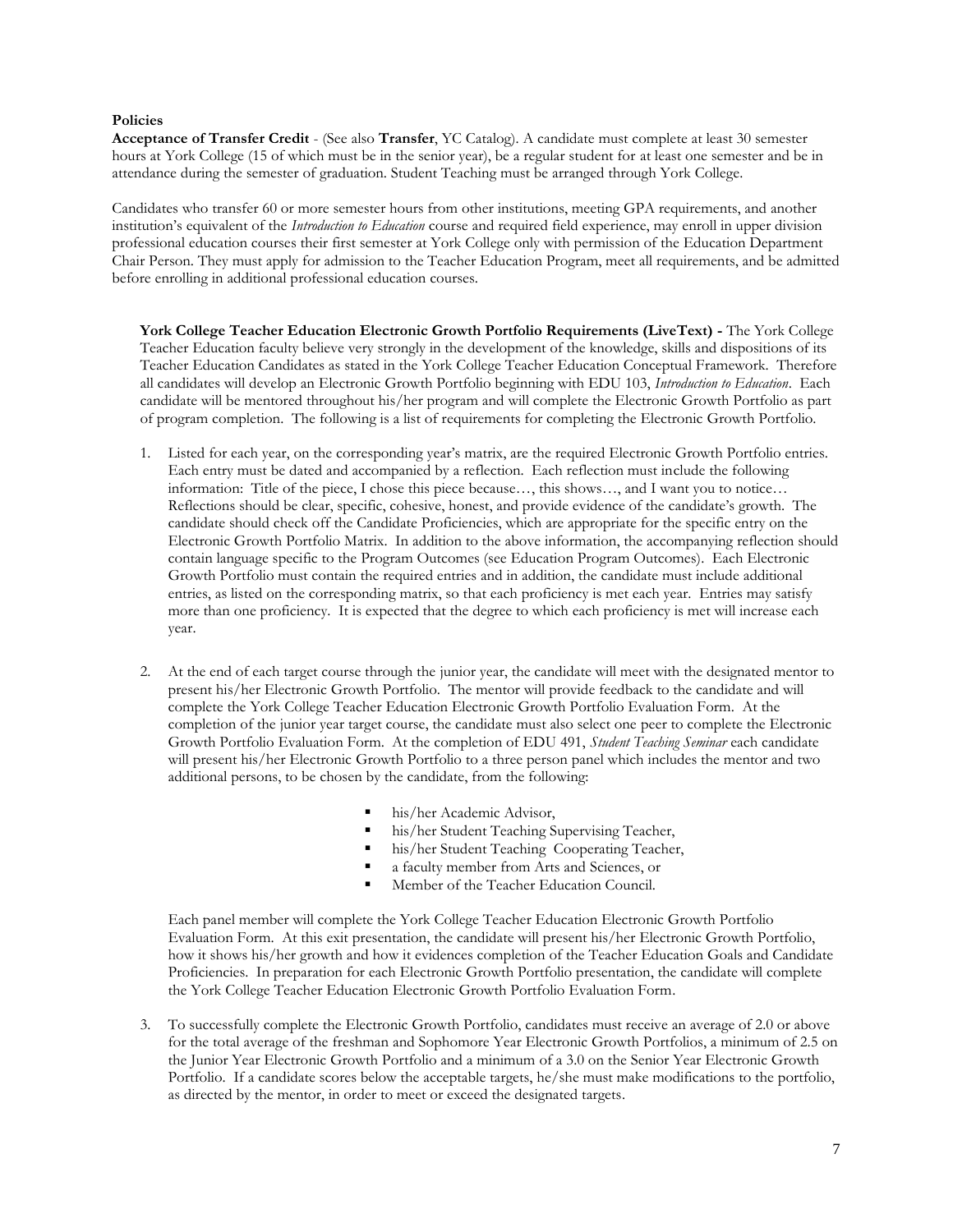4. After acceptable completion of the Electronic Growth portfolio, a candidate may make additional changes to the Electronic Growth Portfolio, within the same academic year. These additions and deletions can be made by the candidate, by submitting the Request for Electronic Growth Portfolio Change form to the current mentor.

**Requirements for Admission to Student Teaching -** After admission to York College and to the Teacher Education Program, candidates must make application for student teaching. Student Teaching is required in order to obtain a Nebraska Teaching Certification. All Student Teachers will be placed with a 90 mile radius of York beginning April 28, 2004 Acceptance to Student teaching requires the following:

- 1. Formal admission to Teacher Education
- 2. Senior standing with a minimum cumulative GPA of 2.75
- 3. Completion of all professional education courses with no grade below C
- 4. Completion of all methods courses for each endorsement area with no grade below C
- 5. A minimum of 100 hours working with K-12 students

#### **Education Placement**

For placement information contact: **Bob DeHart**, Field Experience Coordinator [bdehart@york.edu](mailto:bdehart@york.edu) (402) 363-5686 Education Administrative Assistant (402) 363-5694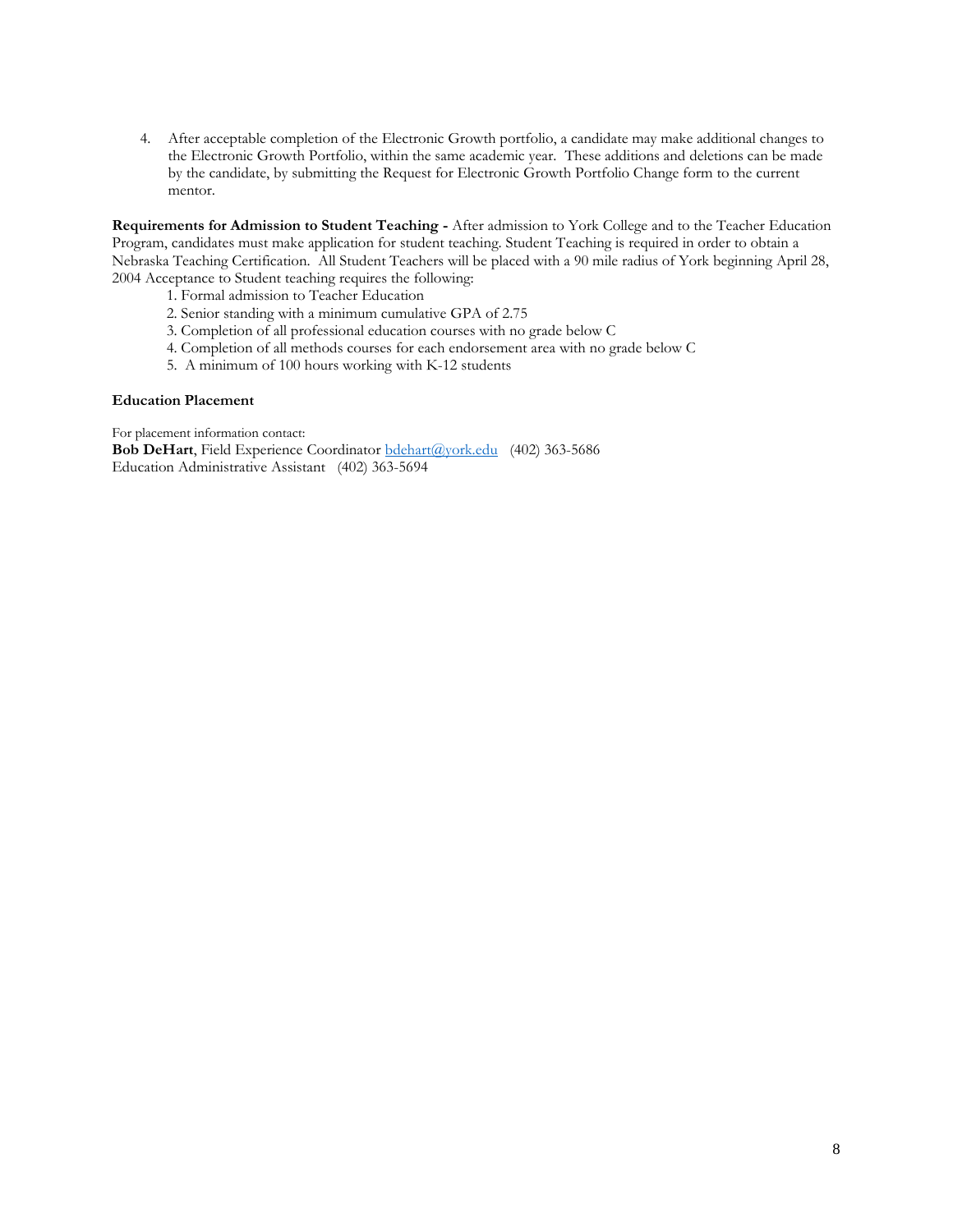### **YORK COLLEGE TEACHER EDUCATION NOTICE OF ADMISSIONS PROCEDURES**

**Requirements for Admission to Teacher Education -** After admission to York College, Teacher Education candidates must be formally admitted to the Teacher Education Program. During EDU 103, *Introduction to Education*, candidates must sign a notice verifying that they have read the screening procedures for acceptance into the program. During EDU 103, candidates will make formal application to the Teacher Education Program. In order to be considered for acceptance to the Teacher Education Program. Candidates must have on file the following:

- 1. A signed notice of Admission Procedures form
- 2. A completed Teacher Education Application for Admission form
- 3. A notarized Felony/Misdemeanor Statement
- 4. Completed Teacher Education Health Form
- 5. Documented proof of a minimum of 15 semester hours of credit with a cumulative GPA of 2.75 or above
- 6. Documented proof of successful completion (C or above) of **each** of the following courses: COM 113, EDU 103, ENG 113 and ENG 123
- 7. Satisfactory scores on the Pre-Professional Skills Test (**Taken Initially during the Freshman Year**)

Nebraska Department of Education Rule 20 states that NO student may be permitted to enroll in an approved teacher education program until he/she has achieved satisfactory scores on their Praxis Core Academic for Educators Skills (Reading, Writing and Math).

| <i>Basic Skills Competency Core Academic Skills for Educators:</i> | <b>Passing scores</b> |
|--------------------------------------------------------------------|-----------------------|
|                                                                    |                       |
| Reading                                                            | 156                   |
| Writing                                                            | 162                   |
| Mathematics                                                        | 150                   |

8. Favorable recommendations from three members of the York College faculty

(These recommendations assess reading and writing competencies, people skills, the suitability of a candidate's personality to teaching, his/her moral and personal standards, and other factors deemed important by the faculty members.)

9. Average of 2 or above for the total average of the Freshman Electronic Growth Portfolios

10. Average of 2.0 or above, and a successful rating by panel members, on the Candidate Interview (The student shall be responsible for setting up an appointment on the scheduled interview days before a panel of two Teacher Education Council members.) The interview will be completed in Introduction to Education semester.

\*\*\*Note: **Elementary** – To register for more than six hours of upper division (300 or 400 level) Education classes, a student must meet the above criteria.

**Middle Grades, Secondary, and K-12** – To register for more than six hours of upper division (300 or 400 level) classes, a student must meet the above criteria.

Upon recommendation from the Teacher Education Council, the Education Division will grant formal acceptance to a candidate who meets all the above requirements.

Candidates may be placed on Program Probation or be dismissed from the program for failure to maintain the standards set forth. Reviews may take place at any time during a candidate's participation in the program. Candidates who are dismissed may be readmitted by appealing in writing, first to the Education Division, and secondly to the Education Division Chair. Each candidate will be assigned an advisor from the Teacher Education Council. Each candidate must maintain GPAs of at least 2.00 in English, and **2.75 overall**. No course with a grade below "C" (2.00) may be used to satisfy any professional development or teaching field requirement.

Candidates will be notified in writing of admission or denial to Teacher Education. Any candidate may appeal denial of admittance in writing, first to the Teacher Education Council and secondly to the Division of Education.

Please sign below and return this notice to your instructor. Your signature just assures us that you have read the information and are aware of these prerequisites for program admission. If you have any questions, see your academic advisor. Application forms are available at any time in the Education Department office.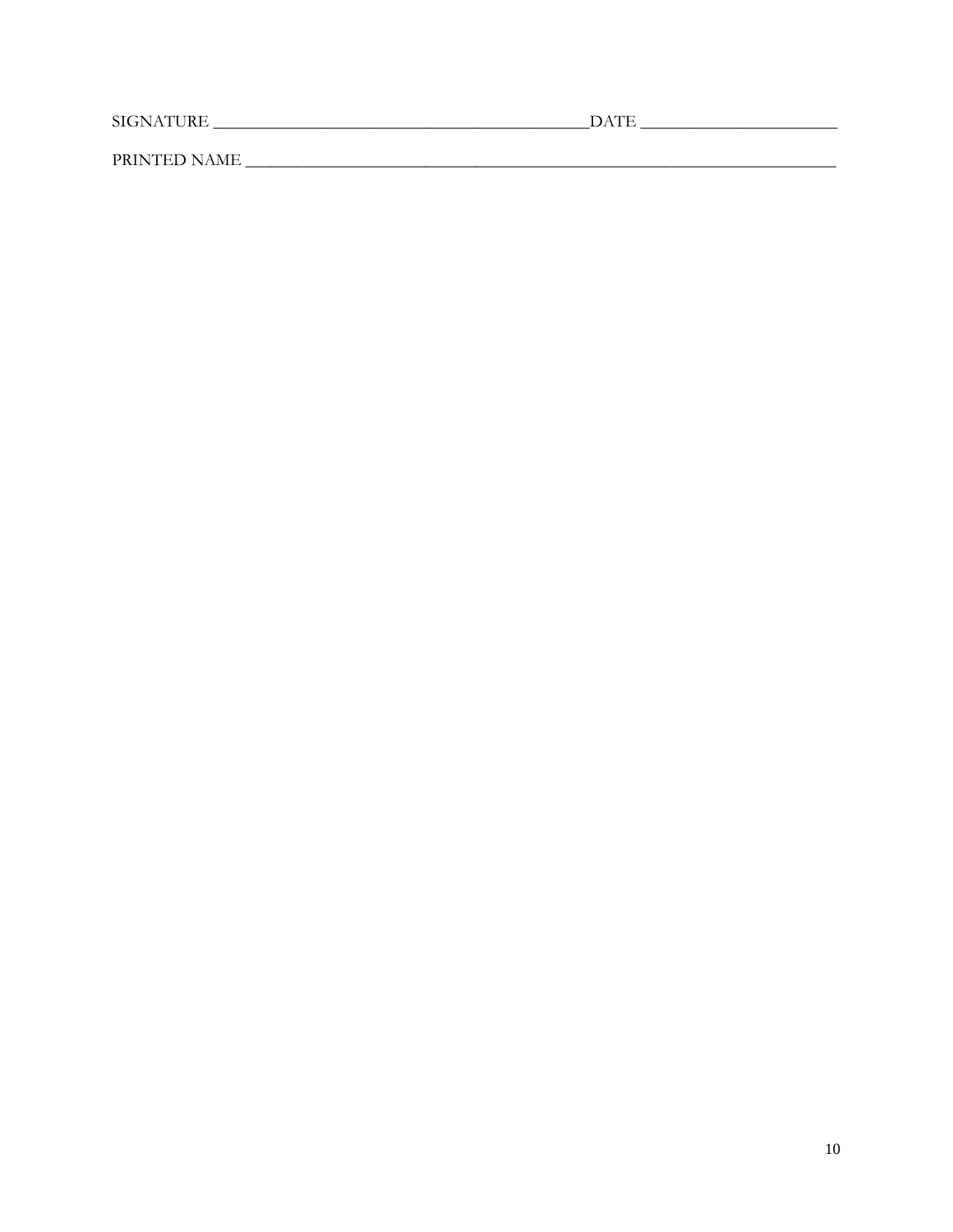

# **York College Teacher Education Student Teaching Application**

| Name: (First, Middle, Last)         |                                |
|-------------------------------------|--------------------------------|
| Maiden Name:                        | <b>E-mail Address:</b>         |
| <b>Mail Address: (Local)</b>        |                                |
| Mailing Address: (Permanent/Summer) |                                |
| <b>Local Phone Number:</b>          | Permanent/Summer Phone Number: |

|                                                     |                                                              |                                                                                                                    | I plan to student/certify in the areas checked below    |                                                                           |
|-----------------------------------------------------|--------------------------------------------------------------|--------------------------------------------------------------------------------------------------------------------|---------------------------------------------------------|---------------------------------------------------------------------------|
| <b>Elementary Education</b><br>□                    |                                                              |                                                                                                                    |                                                         |                                                                           |
| K-6 Art Education                                   |                                                              |                                                                                                                    |                                                         |                                                                           |
| $K-12$<br><b>Education:</b><br>$\Box$ Art Education | $\Box$ Physical<br>Education                                 | $\Box$ Religious<br>Education                                                                                      | $\Box$ Special Education<br>П.                          | <b>Vocal Music Education</b>                                              |
| <b>Middle Grades:</b><br>Language Arts<br>□         | <b>Mathematics</b><br>Natural Science<br>Social Science<br>П | <b>Secondary</b><br><b>Education:</b><br><b>Basic Business</b><br>П.<br><b>Biology</b><br>□<br>Coaching<br>English | History<br><b>Mathematics</b><br><b>Natural Science</b> | $\Box$ Psychology<br>$\Box$ Reading &<br>Writing<br>$\Box$ Social Science |
| <b>Student Teaching Semester:</b>                   |                                                              |                                                                                                                    |                                                         |                                                                           |
|                                                     | Transportation Available? Yes $\square$ No $\square$         |                                                                                                                    |                                                         |                                                                           |

All student teaching shall be conducted in Nebraska schools that are approved or accredited by the Nebraska

Department Education.

|                     | <b>School/Grade PREFERENCES for Student Teaching</b> |                    |                     |  |  |  |
|---------------------|------------------------------------------------------|--------------------|---------------------|--|--|--|
|                     | <b>GRADE/SUBJECT</b>                                 | <b>SCHOOL NAME</b> | <b>TEACHER NAME</b> |  |  |  |
| <b>First Choice</b> |                                                      |                    |                     |  |  |  |
| Second Choice       |                                                      |                    |                     |  |  |  |

## *All Student Teachers will be placed within a 90 miles radius of York*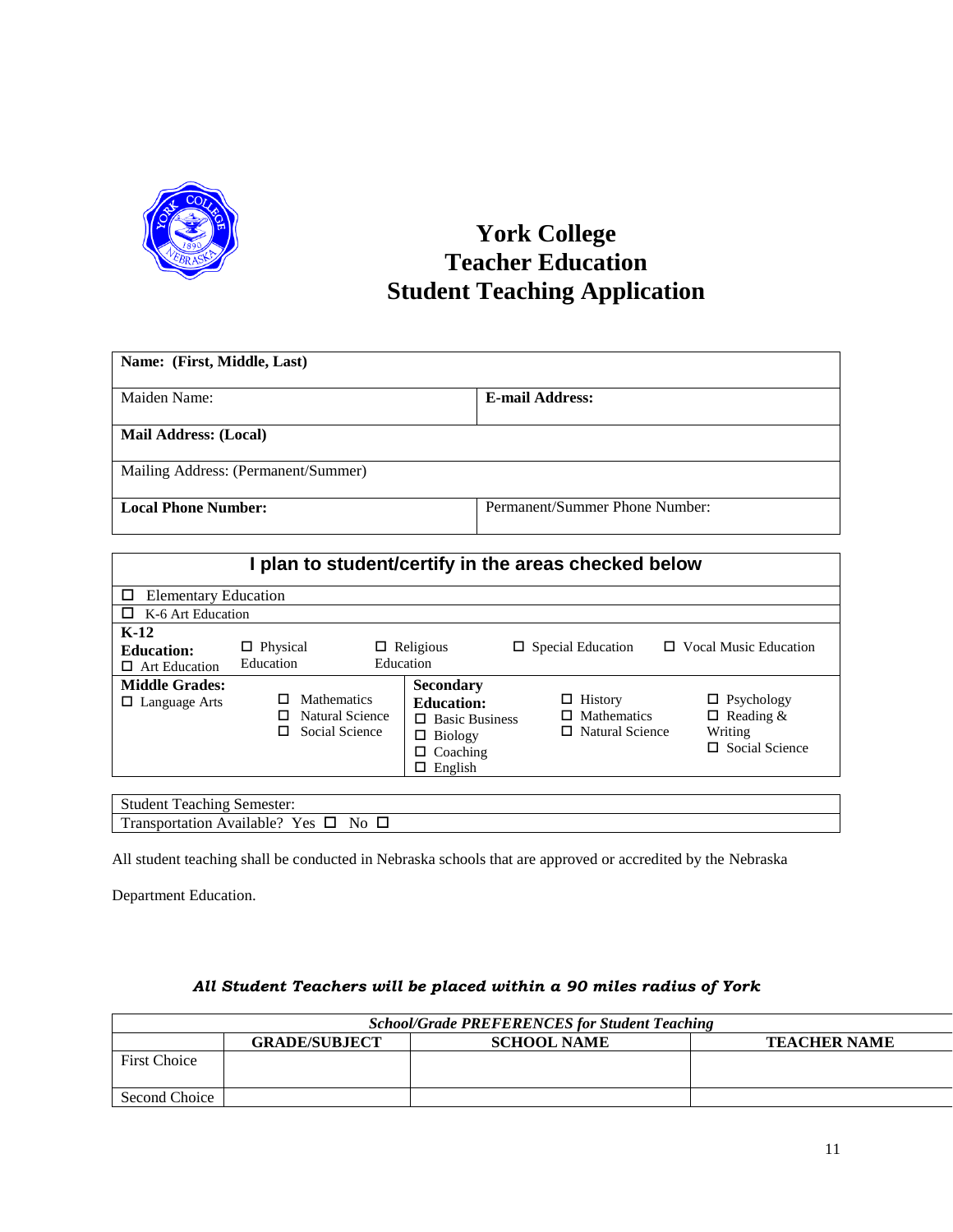| Third Choice                                                                                                  |                                                                                                                                                    |  |  |  |  |  |
|---------------------------------------------------------------------------------------------------------------|----------------------------------------------------------------------------------------------------------------------------------------------------|--|--|--|--|--|
|                                                                                                               |                                                                                                                                                    |  |  |  |  |  |
|                                                                                                               |                                                                                                                                                    |  |  |  |  |  |
|                                                                                                               | I have COMPLETED the following Teacher Education requirements and have provided York College Teacher Education with the appropriate documentation. |  |  |  |  |  |
| <b>Formal admission to Teacher Education</b>                                                                  |                                                                                                                                                    |  |  |  |  |  |
| $\Box$ Completed Signed Notice of Admission Procedures                                                        | $\Box$ Completed Teacher Education Application for Admission form                                                                                  |  |  |  |  |  |
| $\Box$ Completed Felony/Misdemeanor Statement                                                                 | $\Box$ Completed Teacher Education Health form                                                                                                     |  |  |  |  |  |
| $\Box$ Favorable recommendation from three YC Professors                                                      | $\Box$ Average of 2 or above for the total average of the Freshman and Sophomore Year                                                              |  |  |  |  |  |
|                                                                                                               | Electronic Growth Portfolios                                                                                                                       |  |  |  |  |  |
| $\Box$ Documented proof of a minimum of 60 semester hour of credit with a cumulative GPA of 2.75 or above     |                                                                                                                                                    |  |  |  |  |  |
| Average of 2.0 or above (4-point scale), and a successful rating by panel members, on the Candidate Interview |                                                                                                                                                    |  |  |  |  |  |
| Documented proof of successful completion (C or above) of <b>each</b> of the following courses:               |                                                                                                                                                    |  |  |  |  |  |
|                                                                                                               | COM 113 Basic Speech $\Box$ ENG 113 English Composition I $\Box$ ENG 123 English Composition II $\Box$ EDU 103 Introduction to Education           |  |  |  |  |  |
| Satisfactory scores on the Praxis Academic Core                                                               |                                                                                                                                                    |  |  |  |  |  |
| $\Box$ Math 150 $\Box$ Writing 162<br>$\Box$ Reading 156                                                      |                                                                                                                                                    |  |  |  |  |  |
| Senior standing with a minimum cumulative GPA of 2.75                                                         |                                                                                                                                                    |  |  |  |  |  |
| Completion of all professional education courses with no grade below C                                        |                                                                                                                                                    |  |  |  |  |  |
| Completion of all methods courses for each endorsement area with no grade below C<br>O                        |                                                                                                                                                    |  |  |  |  |  |
| A minimum of 100 working hours with K-12 students                                                             |                                                                                                                                                    |  |  |  |  |  |
| A minimum average of a 2.5 or above on the Junior Year Electronic Growth Portfolio<br>O                       |                                                                                                                                                    |  |  |  |  |  |
|                                                                                                               |                                                                                                                                                    |  |  |  |  |  |
|                                                                                                               |                                                                                                                                                    |  |  |  |  |  |
| <b>Additional Comments:</b>                                                                                   |                                                                                                                                                    |  |  |  |  |  |
|                                                                                                               |                                                                                                                                                    |  |  |  |  |  |

Candidate Signature: Date: Date:

 $\mathbf I$ 

Application Student Teaching Revised 6/20/05 #3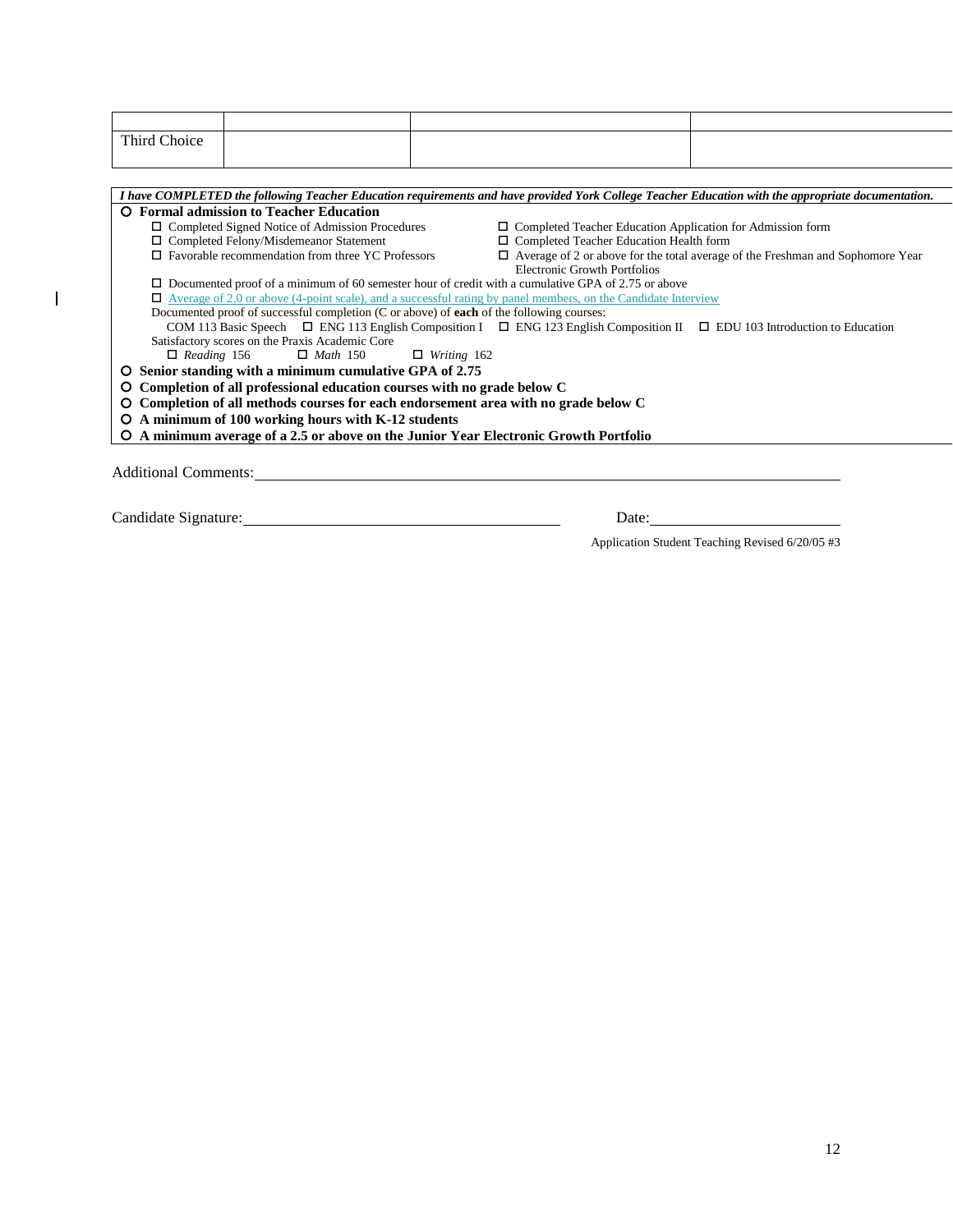## York College Teacher Education

### FELONY/MISDEMEANOR STATEMENT **(REQUIRED BY NEBRASKA STATE LAW)**

**NAME: (print) \_\_\_\_\_\_\_\_\_\_\_\_\_\_\_\_\_\_\_\_\_\_\_\_\_\_\_\_\_\_\_\_\_\_\_\_\_\_\_\_\_\_\_\_\_\_\_\_\_\_\_\_\_\_\_\_\_**

**DATE: \_\_\_\_\_\_\_\_\_\_\_\_\_\_\_\_\_\_\_\_\_\_\_\_\_\_\_\_\_\_\_\_\_\_\_\_\_**

## **(Sign one section only: A, B, or C)**

A. I swear or affirm under oath that I have never been convicted of a felony or misdemeanor. I understand that a conviction requires immediate notification to the Education Division Chair. Minor traffic infractions, and misdemeanor convictions for Driving Under the Influence or Minor in Possession of Alcohol need not be reported

**(Legal signature of student)**

\_\_\_\_\_\_\_\_\_\_\_\_\_\_\_\_\_\_\_\_\_\_\_\_\_\_\_\_\_\_\_\_\_\_\_

\_\_\_\_\_\_\_\_\_\_\_\_\_\_\_\_\_\_\_\_\_\_\_\_\_\_\_\_\_\_\_\_\_\_\_\_

**or**

B. I swear or affirm under oath that I have no felony or misdemeanor convictions involving abuse, neglect, or sexual misconduct. I understand that a past or future conviction for any such offense requires that I immediately notify the Education Division Chair.

**(Legal signature of student)**

**or**

C. I swear or affirm under oath that I have no felony convictions, and no misdemeanor convictions involving abuse, neglect, or sexual misconduct, **EXCEPT THE FOLLOWING:**

| A. Criminal charge: | B. Criminal Charge: |
|---------------------|---------------------|
| Disposition:        | Disposition:        |
| Date:               | Date:               |
| Court Address:      | Court Address:      |

I understand that any past or any subsequent conviction for any such offense requires that I immediately notify the Education Division Chair.

I understand that if I have been convicted of a felony or any misdemeanor involving abuse, neglect or sexual misconduct, that I must make a written PETITION FOR APPROVAL TO PARTICIPATE IN PRE-STUDENT TEACHING, FIELD, LABORATORY, AND CLASSROOM EXPERIENCES, OR STUDENT TEACHING on forms prescribed by the rules of the Nebraska Department of Education, and attach a copy of my court records and such additional information that shall be required by the Nebraska Department of Education. During the appeal process, I understand that I will not be permitted to participate in any field experience or student teaching activity.

**(Legal signature of student)**

\_\_\_\_\_\_\_\_\_\_\_\_\_\_\_\_\_\_\_\_\_\_\_\_\_\_\_\_\_\_\_\_\_\_\_\_

**\_\_\_\_\_\_\_\_\_\_\_\_\_\_\_\_\_\_\_\_\_\_\_\_\_\_\_\_\_\_\_\_\_\_\_\_**

Subscribed and sworn before me this \_\_\_\_\_\_\_\_\_\_day of \_\_\_\_\_\_\_\_, \_\_\_\_\_\_\_\_\_\_\_.

**NOTARY PUBLIC SEAL:**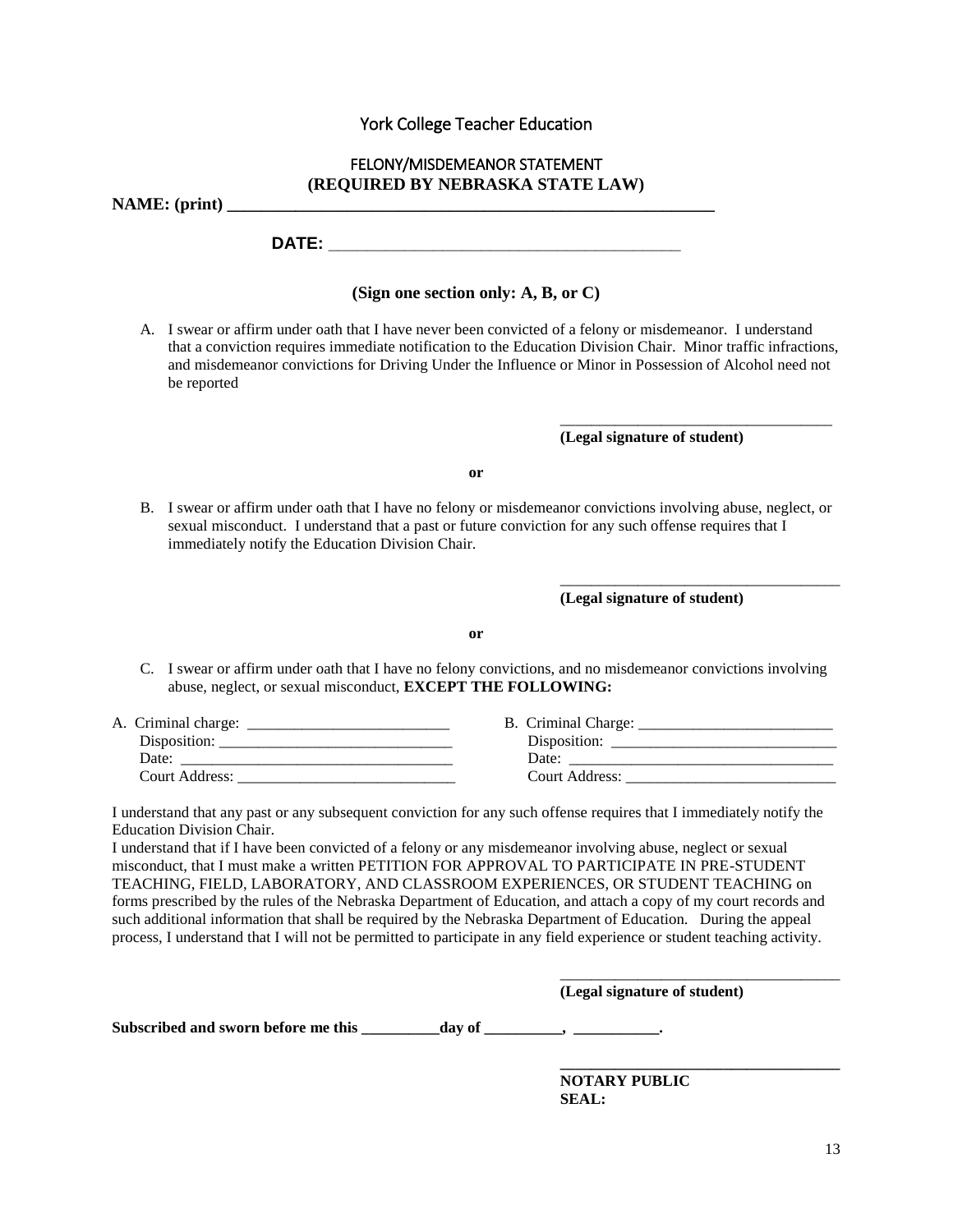#### **Nebraska Rule for Felony or Misdemeanor Convictions**

Candidates who are involved in either Field Experiences or Student Teaching must have on file in the Education Office a notarized statement affirming that they have had no convictions of a felony or misdemeanor: **Nebraska Department of Education Rule 20**

005.07 Information Regarding Convictions

The institution shall inform all persons who apply for admission to its program that persons who have felony convictions, or misdemeanor convictions involving abuse, neglect, or sexual misconduct, as defined in Section 005.07A, are automatically rejected by the Department for certification, and may only be considered for certification, or participation in pre-student teaching field, laboratory, and classroom experiences or student teaching with the approval of the Commissioner or the Board.

005.07A The institution shall require the prospective teacher education student to provide it with a list of all criminal convictions, except traffic offenses. The institution shall require the prospective student to affirm under oath that he or she has no felony convictions, and no misdemeanor convictions involving abuse, neglect, or sexual misconduct as hereinafter defined:

005.07A1 For purposes of this Chapter, a felony conviction means any felony offense under the laws of any jurisdiction, including misdemeanor convictions in other jurisdictions that would constitute a felony if committed in Nebraska.

005.07A2 For purposes of this Chapter, a misdemeanor conviction involving abuse, neglect, or sexual misconduct means an offense under the laws of any jurisdiction, which, if committed in Nebraska, would constitute one of the following misdemeanors (with the applicable sections of the Revised Statutes of Nebraska in parenthesis):

| 005.07A2a | Assault (third degree) (28-310)                                   |
|-----------|-------------------------------------------------------------------|
| 005.07A2b | Stalking (28-311.03)                                              |
| 005.07A2c | Hazing (28-311.06)                                                |
| 005.07A2d | False Imprisonment (28-315)                                       |
| 005.07A2e | Sexual Assault (third degree) (28-705)                            |
| 005.07A2f | Abandonment of Spouse or Child (28-320)                           |
| 005.07A2g | Child Abuse (28-707)                                              |
| 005.07A2h | Contributing to the Delinquency of a Child (28-709)               |
| 005.07A2i | Prostitution (28-801)                                             |
| 005.07A2j | Keeping a Place of Prostitution (28-804)                          |
| 005.07A2k | Debauching a Minor (28-805)                                       |
| 005.07A11 | Public Indecency (28-806)                                         |
| 005.07A2m | Sale of Obscene Material to Minor (28-808)                        |
| 005.07A2n | Obscene Motion Picture Show, Admitting Minor (28-809)             |
| 005.07A2o | <b>Obscene Literature Distribution (28-813)</b>                   |
| 00507A2p  | Sexually Explicit Conduct (28-813.01)                             |
| 005.07A2q | Resisting Arrest $(28-904 (1)(a))$ , when the conviction involves |
|           | use or threat of physical force or violence against a police      |
|           | officer                                                           |
| 005.07A2r | Indecency with an Animal (28-1010)                                |
| 005.07A2s | Intimidation by Phone Call (28-1310)                              |

005.07A3 For purposes of this Chapter, in addition to the offenses listed above, felony convictions, and misdemeanor convictions involving abuse, neglect, or sexual misconduct shall also include convictions related to such crimes, including: (with the applicable sections of the Revised Statutes of Nebraska in parenthesis)

005.07A3a Attempt to Commit a Crime (28-201)

005.07A3b Criminal Conspiracy (28-202)

005.07A3c Accessory to a Felony (28-204)

005.07A3d Aiding, Abetting, Procuring, or Causing Another to Commit an Offense (28-206)

005.07A4 Convictions which have been set aside, nullified, expunged, or pardoned shall not be considered convictions for purposes of this Chapter, unless the laws of the jurisdiction of the conviction would allow the conviction to be used as the basis for denial of permission to teach or participate in pre-student teaching field, laboratory, and classroom experiences or student teach, or for denial of a certificate to special services in schools. However, such convictions shall be listed by the student as required in Section 005.07A.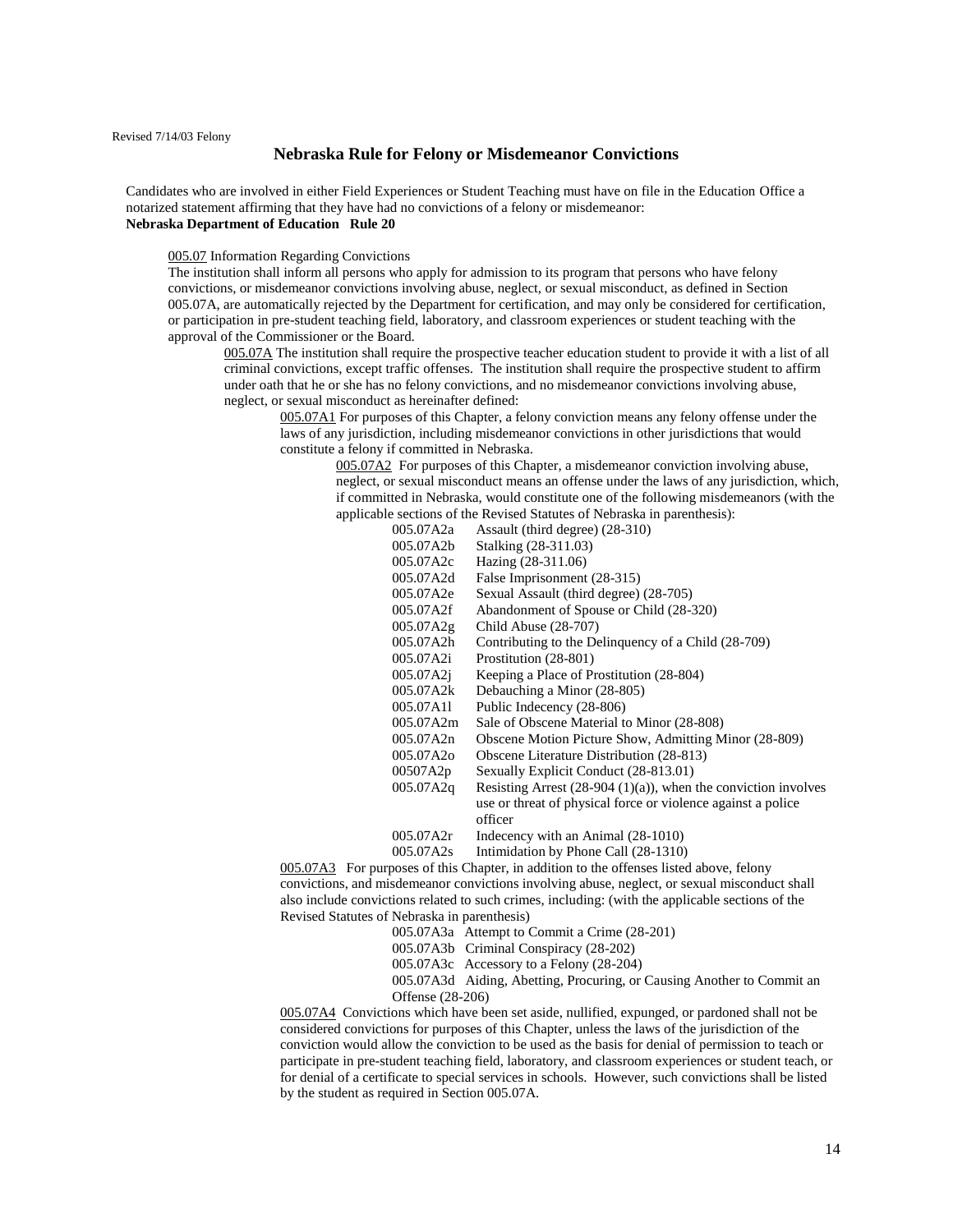005.07B A person with a conviction as defined in Section 005.07A shall not be allowed to participate in prestudent teaching field, laboratory, and classroom experiences or student teach, without approval by the Commissioner or the Board. A person with a conviction as defined in Section 005.07A may request approval by the Commissioner or the Board by using the procedures set forth in 92 NAC 21 Section 009.02 through 009.04.

Revised 1/23/02 Felony or Misdemeanor Convictions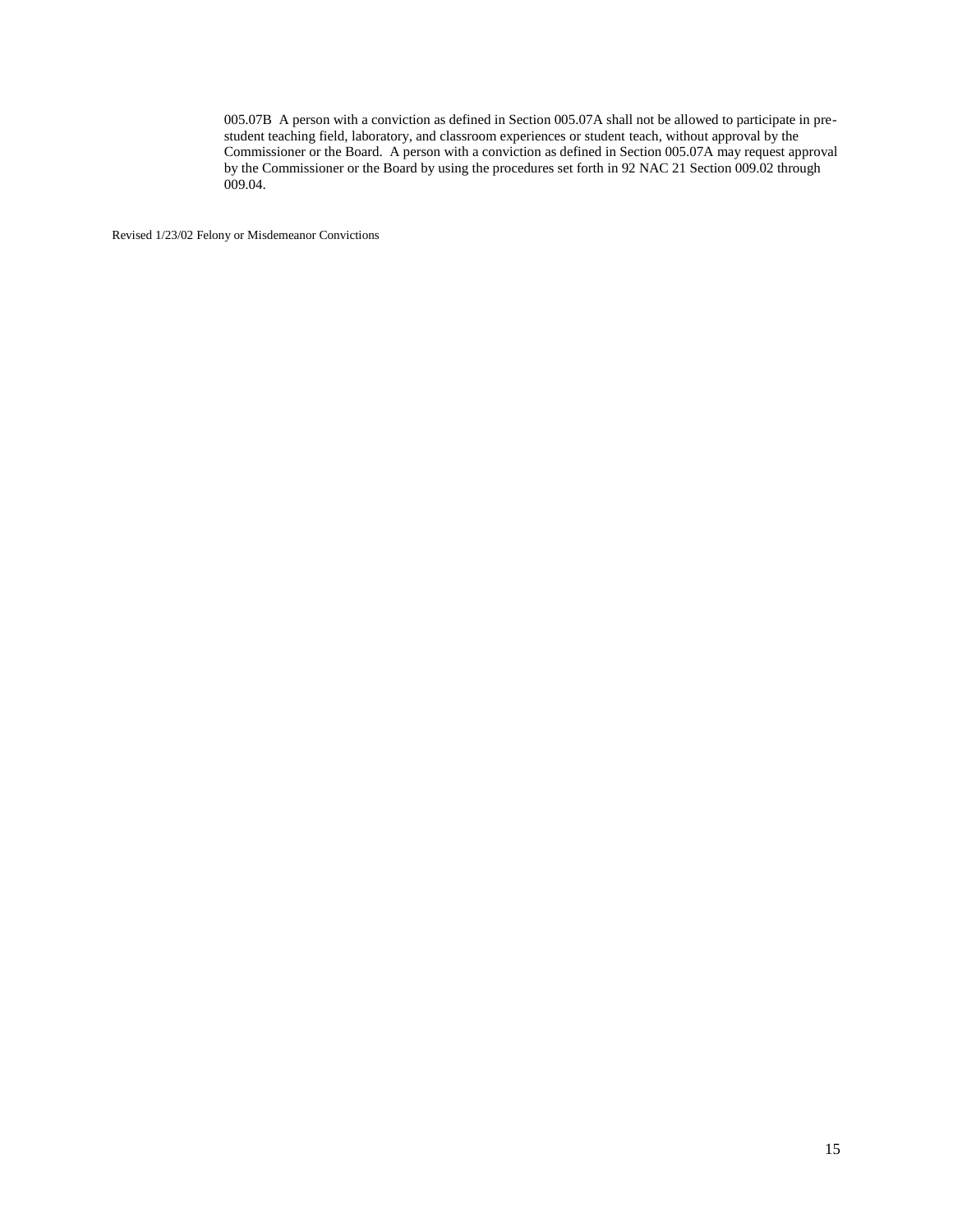# **YORK COLLEGE Teacher Education Candidate Avenue of Complaint Record**

Form Issued By Form Due Date

Candidate(s) Initiating Complaint Address(es) of Candidate(s)

Email(s) Telephone Number(s)

 $\mathcal{L}_\text{max}$  and  $\mathcal{L}_\text{max}$  are the set of the set of the set of the set of the set of the set of the set of the set of the set of the set of the set of the set of the set of the set of the set of the set of the set o

Detailed Explanation/Description of Complaint:

Protocol:

Listed below is the protocol for resolution of a candidate complaint. This record is confidential to the parties involved. Please complete the below information for each step as needed. Once the process begins, this record should remain with the appropriate faculty and sent via York College campus mail to the next person or group as needed. The candidate is responsible for scheduling all meetings in a timely and professional manner. When resolution of the complaint has been reached, this record MUST be returned to the Administrative Assistant for the Education Department. This record is due 10 days after the date of issue.

| 1. Faculty Member                      |                           |
|----------------------------------------|---------------------------|
|                                        |                           |
|                                        |                           |
|                                        |                           |
|                                        |                           |
| <b>Signature of Faculty Member</b>     | Signature of Candidate(s) |
| 2. Department/Division Chair           |                           |
|                                        |                           |
|                                        |                           |
|                                        |                           |
|                                        |                           |
|                                        |                           |
| Signature of Department/Division Chair | Signature of Candidate(s) |

**3. Division of Professional Programs**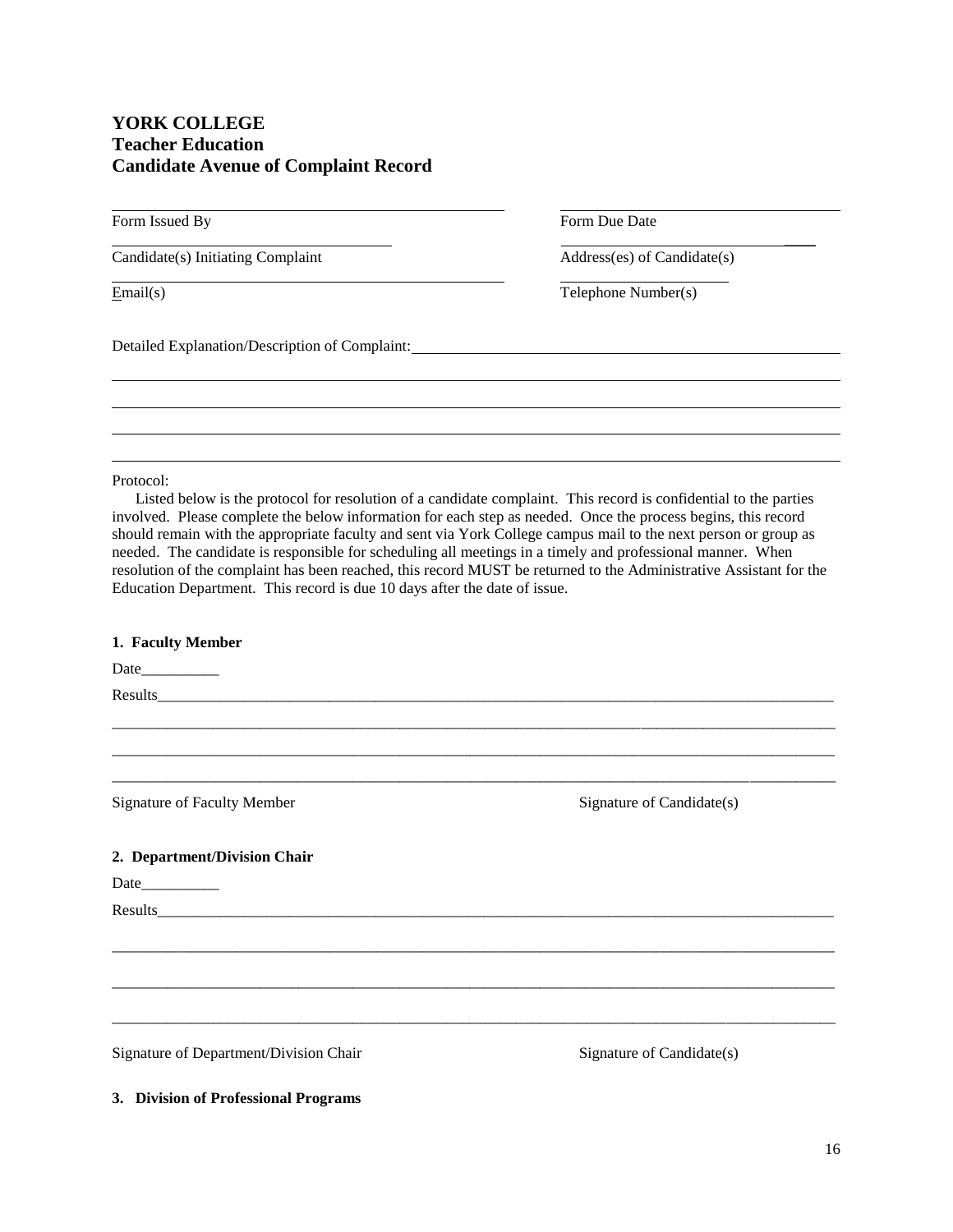| Date and the same state of the state of the state of the state of the state of the state of the state of the state of the state of the state of the state of the state of the state of the state of the state of the state of |                           |
|-------------------------------------------------------------------------------------------------------------------------------------------------------------------------------------------------------------------------------|---------------------------|
|                                                                                                                                                                                                                               |                           |
|                                                                                                                                                                                                                               |                           |
|                                                                                                                                                                                                                               |                           |
| Signature of Professional Programs Division Chair                                                                                                                                                                             | Signature of Candidate(s) |
| 4. Provost                                                                                                                                                                                                                    |                           |
|                                                                                                                                                                                                                               |                           |
|                                                                                                                                                                                                                               |                           |
|                                                                                                                                                                                                                               |                           |
|                                                                                                                                                                                                                               |                           |
|                                                                                                                                                                                                                               |                           |
|                                                                                                                                                                                                                               |                           |
|                                                                                                                                                                                                                               |                           |
| and the state of the state of the state of the state of the state of the state of the state of the state of the<br><b>Signature Provost</b>                                                                                   | Signature of Candidate(s) |
|                                                                                                                                                                                                                               |                           |
|                                                                                                                                                                                                                               |                           |
|                                                                                                                                                                                                                               |                           |
| Signature<br>Administrative Assistant for the Education Department                                                                                                                                                            |                           |
|                                                                                                                                                                                                                               |                           |
|                                                                                                                                                                                                                               |                           |
| Date Filed                                                                                                                                                                                                                    |                           |

Candidate Complaint Record Revised 9/1/16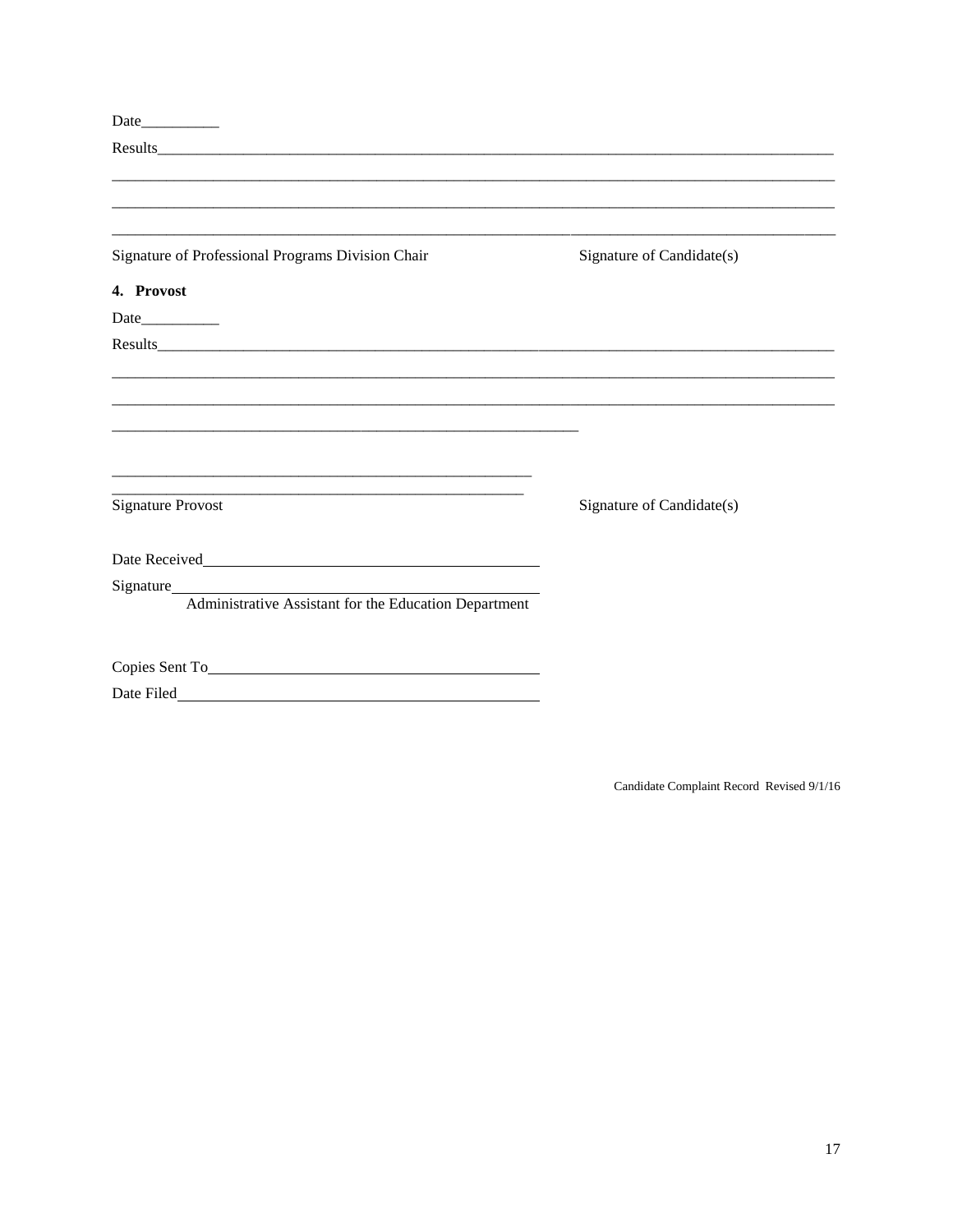The following is an observation form for observing candidates in field and clinical experiences.

| York College Observation Form (Formative Assessment)<br>Teacher Candidate: School: Grade: Grade:<br><b>Standard 1: Learner Development</b><br>Connects lesson to students' interests, personal experiences, prior knowledge<br>$\bullet$<br>Implements developmentally appropriate and challenging learning experiences<br>$\bullet$<br>Modifies, adapts, or adjusts instruction and/or materials<br>$\bullet$<br>Collects data about student development and effectively uses data to adjust<br>$\bullet$<br>teaching | $(+)$<br>Observed<br>with<br>defined<br>evidence<br>Notes: | (<br>Observed<br>with ideas<br>for growth | $(-)$ Not<br>observed<br>or evident |
|------------------------------------------------------------------------------------------------------------------------------------------------------------------------------------------------------------------------------------------------------------------------------------------------------------------------------------------------------------------------------------------------------------------------------------------------------------------------------------------------------------------------|------------------------------------------------------------|-------------------------------------------|-------------------------------------|
| <b>Standard 2: Learner Differences</b>                                                                                                                                                                                                                                                                                                                                                                                                                                                                                 |                                                            |                                           |                                     |
| Uses data gathered to differentiate instruction using flexible grouping,<br>$\bullet$<br>individualized instruction, various teaching styles, and differentiated content<br>Includes multiple levels of activities to address varied levels of students and/or<br>$\bullet$<br>provide student choice                                                                                                                                                                                                                  | Notes:                                                     |                                           |                                     |
| <b>Standard 3: Learning Environment</b>                                                                                                                                                                                                                                                                                                                                                                                                                                                                                |                                                            |                                           |                                     |
| Communicates, models, and positively reinforces clear task and behavior<br>$\bullet$<br>expectations<br>Provides verbal and nonverbal signals to reinforce/redirect behavior (smiles, high<br>$\bullet$<br>fives, thumbs up, gives verbal acknowledgment, praise, uses proximity, eye<br>contact, attention getters, signals, etc.)<br>Uses strategies for transition that minimize problems and maximize instructional<br>time<br>Exhibits awareness of classroom environment                                         | Notes:                                                     |                                           |                                     |
| Standard 4: Content Knowledge (Accuracy of Content)                                                                                                                                                                                                                                                                                                                                                                                                                                                                    |                                                            |                                           |                                     |
| Demonstrates a clear and direct match between activities and objective(s)<br>$\bullet$<br>throughout the lesson<br>Addresses student questions and misconceptions accurately<br>$\bullet$<br>Uses the academic language of the content correctly and creates opportunities for<br>$\bullet$<br>students to practice and apply academic language<br>Provide student opportunities to practice demonstrate understanding                                                                                                 | Notes:                                                     |                                           |                                     |
| Standard 4: Content Knowledge                                                                                                                                                                                                                                                                                                                                                                                                                                                                                          |                                                            |                                           |                                     |
| Builds upon prior knowledge and background to initiate new learning<br>$\bullet$<br>Relates content to meaningful examples that provoke critical thinking<br>Uses inquiry driven instruction to engage students in meaningful ways<br>Uses questioning to engage students to conjecture and discover key ideas<br>Synthesizes content across fields, making connections relevant to students<br>Standard 5: Application of Content                                                                                     | Notes:                                                     |                                           |                                     |
|                                                                                                                                                                                                                                                                                                                                                                                                                                                                                                                        |                                                            |                                           |                                     |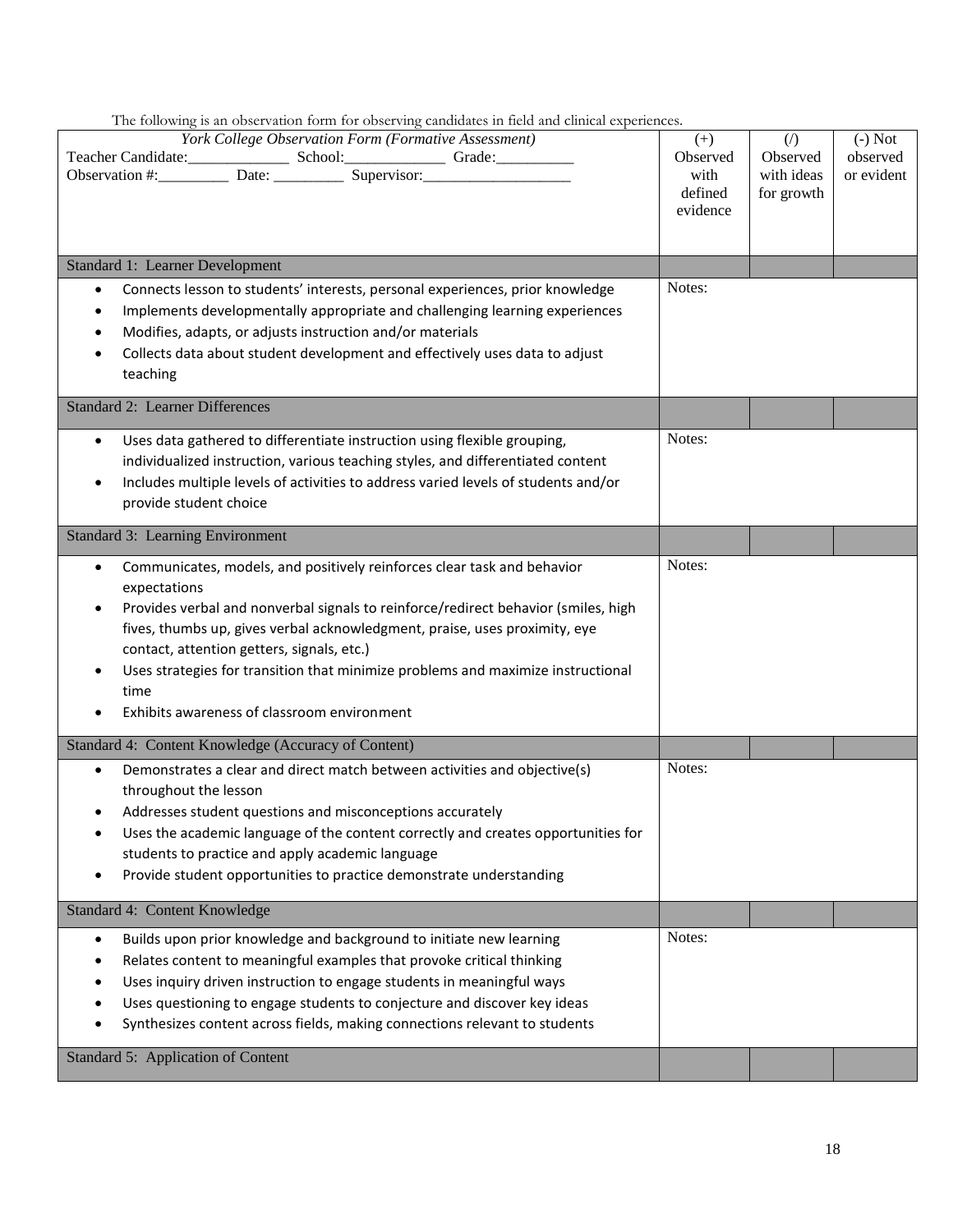| Engages students in applying content knowledge and skills to real world contexts<br>$\bullet$<br>Develops students' communications skills through group work and other<br>$\bullet$<br>opportunities<br>Guides student in gathering, organizing and evaluating information and ideas from<br>a variety of resources and texts                                                                                                                                                                                                                                                                                                                                    | Notes: |  |
|------------------------------------------------------------------------------------------------------------------------------------------------------------------------------------------------------------------------------------------------------------------------------------------------------------------------------------------------------------------------------------------------------------------------------------------------------------------------------------------------------------------------------------------------------------------------------------------------------------------------------------------------------------------|--------|--|
| Standard 6: Assessment                                                                                                                                                                                                                                                                                                                                                                                                                                                                                                                                                                                                                                           |        |  |
| Implements multiple assessments that measure lesson objectives<br>$\bullet$<br>Checks for student understanding throughout the lesson<br>٠<br>Implements required accommodation in assessments and testing conditions<br>٠<br>Provides a variety of opportunities to showcase learning                                                                                                                                                                                                                                                                                                                                                                           | Notes: |  |
| Standard 6: Assessment (Impact on Student Learning)                                                                                                                                                                                                                                                                                                                                                                                                                                                                                                                                                                                                              |        |  |
| Provides students clear criteria and performance standards by which their work<br>$\bullet$<br>will be evaluated<br>Monitors student learning to guide instruction and to engage learners in their own<br>$\bullet$<br>progress (e.g. Goal setting, self-assessment, etc.)<br>Uses data from multiple types of assessments to draw conclusions about student<br>$\bullet$<br>progress and determine re-teaching and enrichment opportunities<br>Analyzes assessment data to describe patterns and/or gaps in learning<br>$\bullet$<br>Adjusts instruction based on student performance data and provides on-going<br>$\bullet$<br>feedback                       | Notes: |  |
|                                                                                                                                                                                                                                                                                                                                                                                                                                                                                                                                                                                                                                                                  |        |  |
| Standard 7: Planning for Instruction                                                                                                                                                                                                                                                                                                                                                                                                                                                                                                                                                                                                                             |        |  |
| Aligns objective(s) to state standards and/or district curriculum guides and<br>$\bullet$<br>resources when planning<br>Connects objective(s) to lesson activities to include the opening and closure of the<br>$\bullet$<br>lesson<br>Uses a model the scaffolds learning (eg. Gradual release) to support all connections<br>to the learning objective(s) within lesson plans<br>Plans, connects, and sequences learning experience and performance tasks linked<br>$\bullet$<br>to objectives<br>Prepares necessary resources and materials to include technology<br>Modifies/adapts lesson plans based on student performance data and student<br>6<br>needs | Notes: |  |
| Standard 8: Instructional Strategies (Technology to Enhance Learning)                                                                                                                                                                                                                                                                                                                                                                                                                                                                                                                                                                                            |        |  |
| Engages learners in using a range of technology tools to access, interpret, evaluate<br>$\bullet$<br>and apply information related to the objective<br>Offers student choice through technology to provide experiential opportunities<br>$\bullet$<br>Utilizes technology to form connections between content and the real world                                                                                                                                                                                                                                                                                                                                 | Notes: |  |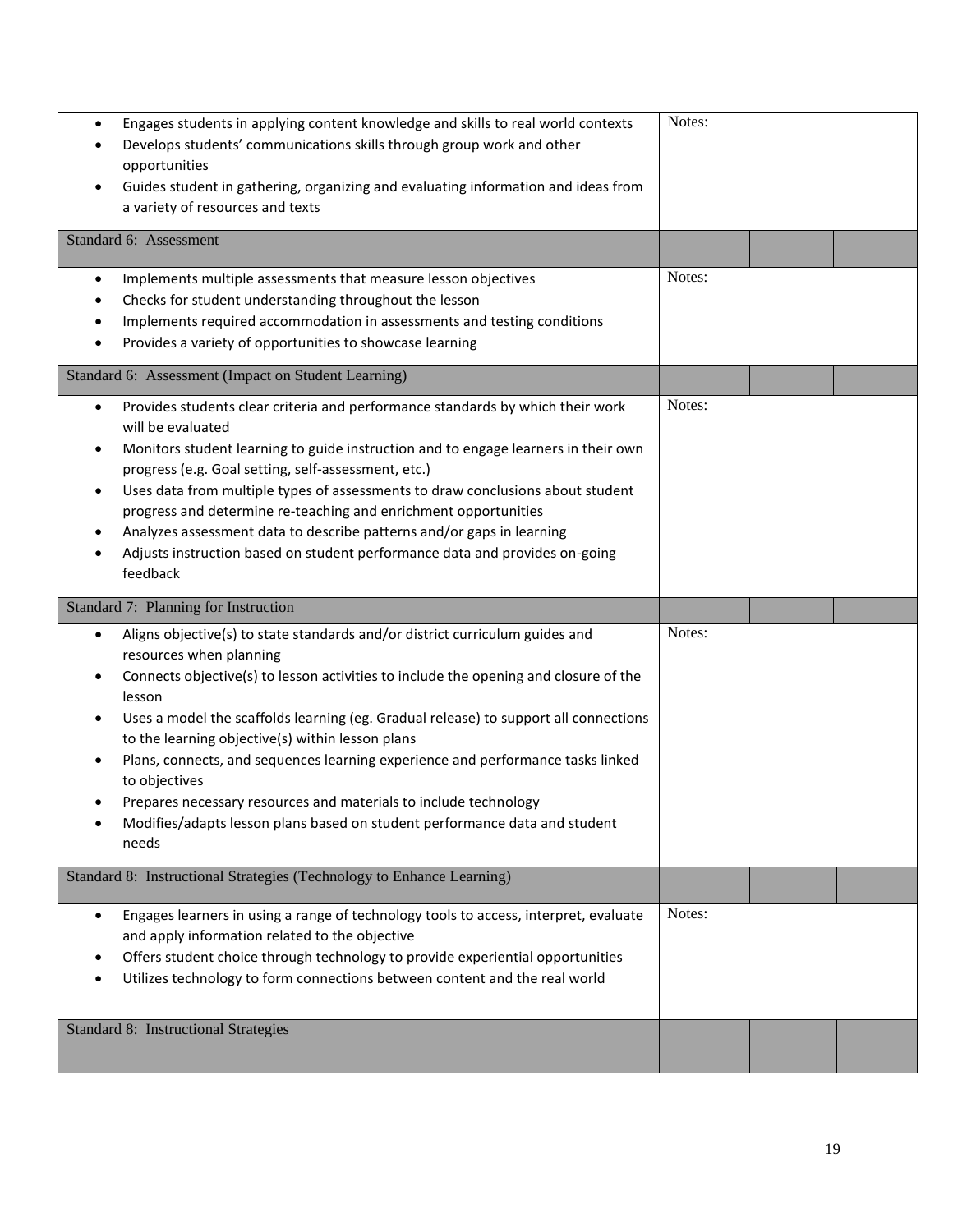| Incorporates a variety of instructional strategies that match the intended learning<br>$\bullet$<br>target<br>Utilizes a model that scaffolds learning (e.g. Gradual release) and pacing by varying<br>$\bullet$<br>roles within the instructional process (e.g., instructor, facilitator, coach, audience)<br>Includes inquiry processes that are open-ended utilizing questions that give rise to<br>$\bullet$<br>critical thinking versus absolute responses<br>Ensures content accessible to each learner<br>$\bullet$                                                                              | Notes: |  |
|---------------------------------------------------------------------------------------------------------------------------------------------------------------------------------------------------------------------------------------------------------------------------------------------------------------------------------------------------------------------------------------------------------------------------------------------------------------------------------------------------------------------------------------------------------------------------------------------------------|--------|--|
| Standard 8: Instructional Strategies (Student Engagement)                                                                                                                                                                                                                                                                                                                                                                                                                                                                                                                                               |        |  |
| Creates a learning environment through organization, routine and structure for<br>$\bullet$<br>engagement and learning<br>Provides expectations for growth and opportunities for students to self-evaluate<br>$\bullet$<br>learning (e.g. rubrics)<br>Creates opportunities for students to demonstrate what they've learned through a<br>$\bullet$<br>variety of products<br>Provides opportunities for students to engage in dialogue, share ideas, and form<br>$\bullet$<br>positive working and social relationships with peers and other adults (e.g.<br>cooperative or collaborative learning)    | Notes: |  |
| Standard 9: Professional Learning and Ethical Practice (Dispositions)                                                                                                                                                                                                                                                                                                                                                                                                                                                                                                                                   |        |  |
| Seeks, accepts and implements feedback from a variety of sources including<br>$\bullet$<br>students<br>Responds positively and proactively by setting and implementing goals or growth<br>based on feedback                                                                                                                                                                                                                                                                                                                                                                                             | Notes: |  |
| Standard 10: Leadership and collaboration (Dispositions)                                                                                                                                                                                                                                                                                                                                                                                                                                                                                                                                                |        |  |
| Provides ideas/input when working with colleagues, candidate seeks suggestions<br>$\bullet$<br>and strategies from other professionals to improve practice<br>Collaborates with other school professionals to plan and facilitate learning to meet<br>the needs of students<br>Contributes to a positive school culture within and beyond the classroom (e.g.<br>$\bullet$<br>attends school and community functions and activities)<br>Models professionalism through punctuality, dependability, preparedness,<br>$\bullet$<br>professional dress, follow through, ethical and confidential practices | Notes: |  |
| Standard 10: Leadership and Collaboration (Dispositions)                                                                                                                                                                                                                                                                                                                                                                                                                                                                                                                                                |        |  |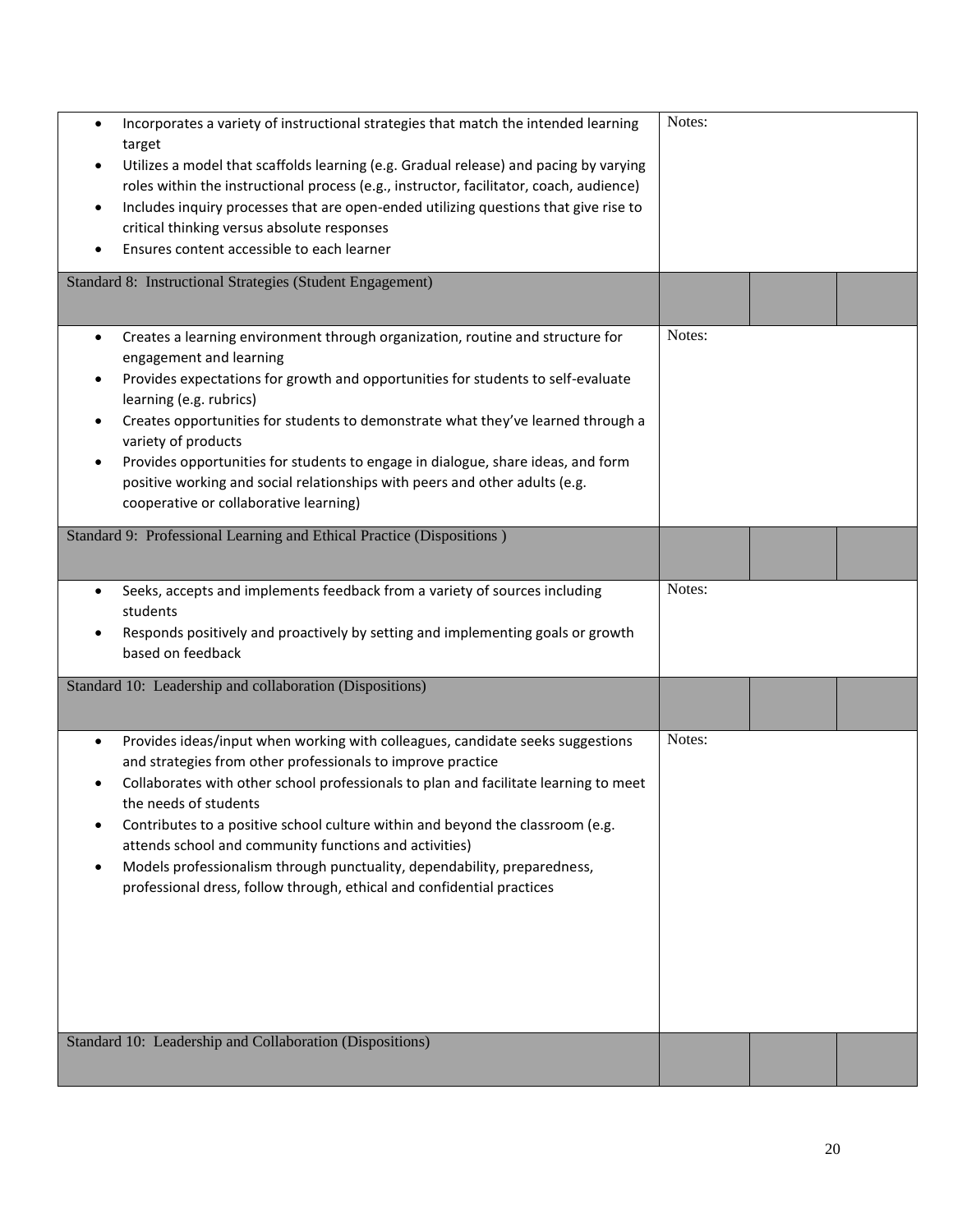| Exhibits proper grammar, punctuation, sentence structure and spelling in all forms | Notes: |
|------------------------------------------------------------------------------------|--------|
| of communication and is thoughtful before speaking and writing                     |        |
| Applies school policy when dealing with problems and crises                        |        |
| Communicates clearly, honestly, respectfully, and professionally with parents and  |        |
| families                                                                           |        |
|                                                                                    |        |

### **Guiding questions to reflect on post observation:**

- What was the strongest part of your lesson? Explain.
- What would you change in your lesson? Why?
- How do you know your students learned? What evidence do you have?
- How do you plan to use what you learned about your students today to plan for the next lesson? (Formative assessment/impact and responsibility for student learning)
- What specific examples do you have of growing professionally?
- How have you connected and collaborated with colleagues and families outside of the classroom?

**Goal(s):** *List 1-3 standard areas from above for candidate to focus prior to your next observation*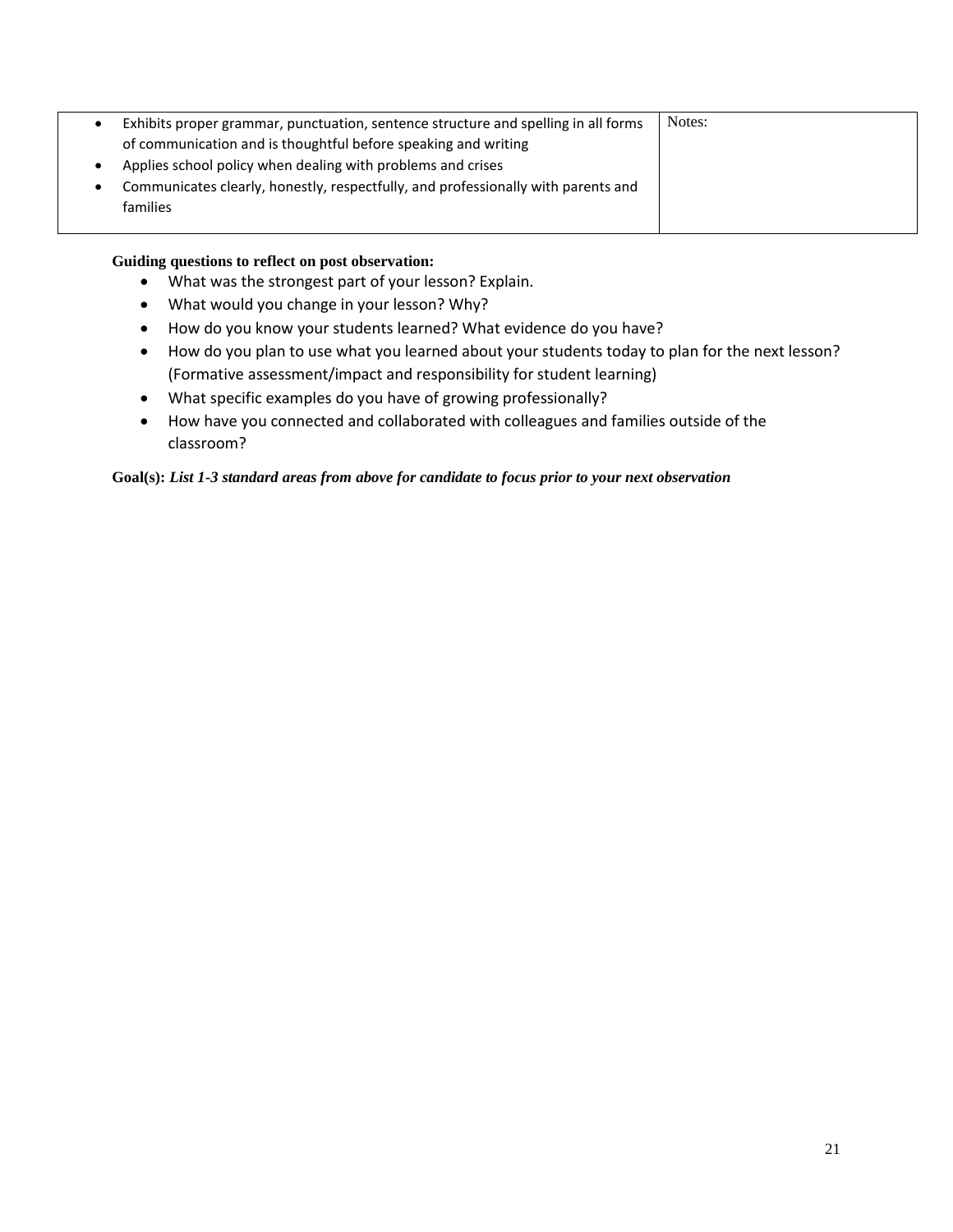Field and clinical midterm and final evaluation form:

Teacher Candidate **\_\_\_\_\_\_\_\_\_\_\_\_\_\_\_\_\_\_\_NE Clinical Practice Evaluation Rubric**For Office use only: CT/ TC/ CS

Evaluator's Name:

Evaluator's Role (Please Select): Cooperating Teacher (CT) College Supervisor (CS) Teacher Candidate (TC) Date:

Select the cell in each row, which best describes performance. At midterm, the goal would be for student teachers to be performing at Developing or Proficient. If performance is scored "Below Standard," please be in communication with

|                                                    | <b>Advanced</b>                                                                                                                                                                                                                                                                                             | <b>Proficient</b>                                                                                                                                                                              | <b>Developing</b>                                                                                                   | <b>Below Standard</b>                                                                                                         |
|----------------------------------------------------|-------------------------------------------------------------------------------------------------------------------------------------------------------------------------------------------------------------------------------------------------------------------------------------------------------------|------------------------------------------------------------------------------------------------------------------------------------------------------------------------------------------------|---------------------------------------------------------------------------------------------------------------------|-------------------------------------------------------------------------------------------------------------------------------|
| <b>Standard 1</b><br>Learner<br>Development        | Uses data about<br>students and their<br>development to<br>adjust teaching and<br>build on student<br>strengths resulting in<br>student learning.<br>InTASC 1; CAEP 1.1                                                                                                                                     | Uses data about<br>students and their<br>development to<br>adjust teaching.<br>InTASC 1; CAEP 1.1                                                                                              | Collects data about<br>students and their<br>development but<br>does not adjust<br>teaching. In TASC 1;<br>CAEP 1.1 | Lacks evidence of<br>data collection and<br>use related to<br>students and their<br>development. InTASC<br>1: CAEP 1.1        |
| Comments:                                          |                                                                                                                                                                                                                                                                                                             |                                                                                                                                                                                                |                                                                                                                     |                                                                                                                               |
|                                                    |                                                                                                                                                                                                                                                                                                             |                                                                                                                                                                                                |                                                                                                                     |                                                                                                                               |
| <b>Standard 2</b><br>Learner<br><b>Differences</b> | Identifies students'<br>needs for<br>differentiation and<br>responds with<br>individualized<br>instruction, flexible<br>grouping, and varied<br>learning experiences<br>to include bringing<br>multiple<br>perspectives and<br>cultural resources to<br>the discussion of<br>content.<br>InTASC 2; CAEP 1.1 | Identifies students'<br>needs for<br>differentiation and<br>responds with<br>individualized<br>instruction, flexible<br>grouping, and varied<br>learning<br>experiences.<br>InTASC 2; CAEP 1.1 | Identifies students'<br>needs for<br>differentiation. InTASC<br>2; CAEP 1.1                                         | Does not Identifies<br>students' needs for<br>differentiation. InTASC<br>2; CAEP 1.1                                          |
| Comments:                                          |                                                                                                                                                                                                                                                                                                             |                                                                                                                                                                                                |                                                                                                                     |                                                                                                                               |
|                                                    |                                                                                                                                                                                                                                                                                                             |                                                                                                                                                                                                |                                                                                                                     |                                                                                                                               |
| <b>Standard 3</b><br>Learning<br>Environments      | Communicates and<br>reinforces clear task<br>and behavior<br>expectations to<br>students, develops<br>routines that support<br>expectations and<br>minimizes the loss of                                                                                                                                    | Communicates and<br>reinforces clear task<br>and behavior<br>expectations to<br>students and follows<br>routines that support<br>expectations for the<br>learning                              | Communicates and<br>reinforces clear task<br>and behavior<br>expectations to<br>students. InTASC 3;<br>CAEP 1.1     | Attempts to<br>communicate and<br>reinforces clear task<br>and behavior<br>expectations to<br>students. InTASC 3;<br>CAEP 1.1 |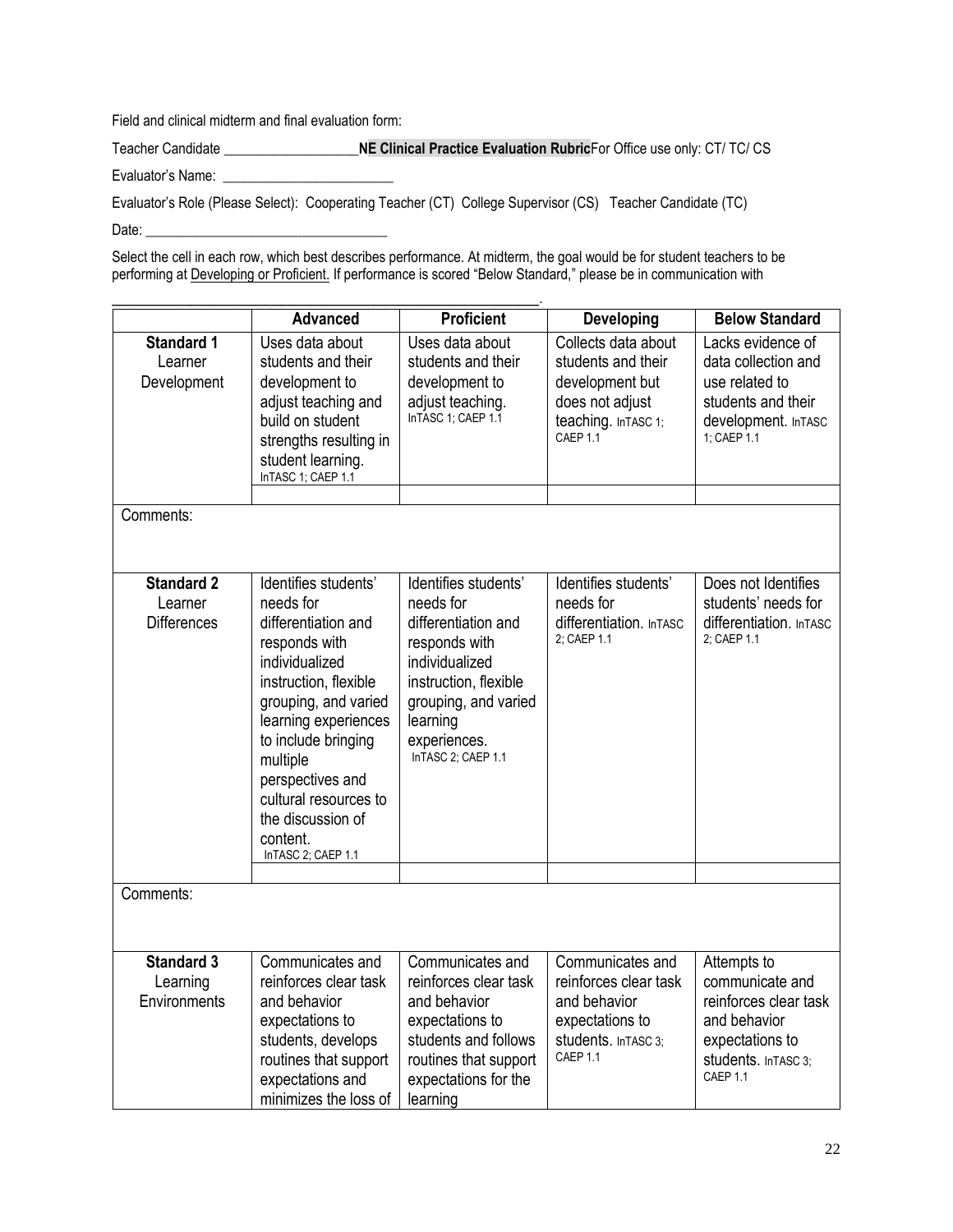|                                                | instructional time.<br>InTASC 3; CAEP 1.1                                                                                                                                                                                                                                                                      | environment. InTASC<br>3; CAEP 1.1                                                                                                                                                                |                                                                                                                                                                                                         |                                                                                                                                                                                        |
|------------------------------------------------|----------------------------------------------------------------------------------------------------------------------------------------------------------------------------------------------------------------------------------------------------------------------------------------------------------------|---------------------------------------------------------------------------------------------------------------------------------------------------------------------------------------------------|---------------------------------------------------------------------------------------------------------------------------------------------------------------------------------------------------------|----------------------------------------------------------------------------------------------------------------------------------------------------------------------------------------|
|                                                |                                                                                                                                                                                                                                                                                                                |                                                                                                                                                                                                   |                                                                                                                                                                                                         |                                                                                                                                                                                        |
| Comments:                                      |                                                                                                                                                                                                                                                                                                                |                                                                                                                                                                                                   |                                                                                                                                                                                                         |                                                                                                                                                                                        |
|                                                |                                                                                                                                                                                                                                                                                                                |                                                                                                                                                                                                   |                                                                                                                                                                                                         |                                                                                                                                                                                        |
| <b>Standard 4</b><br>Content<br>Knowledge      | Communicates<br>accurate content,<br>uses academic<br>vocabulary correctly,<br>provides relevant<br>opportunities for<br>students to<br>demonstrate<br>understanding and<br>uses knowledge of<br>common<br>misconceptions to<br>create accurate<br>understanding in the<br>content area. InTASC<br>4; CAEP 1.1 | Communicates<br>accurate content,<br>uses academic<br>vocabulary correctly<br>and provides<br>relevant<br>opportunities for<br>students to<br>demonstrate<br>understanding.<br>InTASC 4; CAEP 1.1 | Communicates<br>content and uses<br>academic<br>vocabulary, yet does<br>not consistently<br>provide relevant<br>opportunities for<br>students to<br>demonstrate<br>understanding.<br>InTASC 4; CAEP 1.1 | Communicates<br>inaccurate content,<br>academic<br>vocabulary and/or<br>provides irrelevant<br>opportunities for<br>students to<br>demonstrate<br>understanding.<br>InTASC 4; CAEP 1.1 |
|                                                |                                                                                                                                                                                                                                                                                                                |                                                                                                                                                                                                   |                                                                                                                                                                                                         |                                                                                                                                                                                        |
| Comments:                                      |                                                                                                                                                                                                                                                                                                                |                                                                                                                                                                                                   |                                                                                                                                                                                                         |                                                                                                                                                                                        |
| <b>Standard 5</b><br>Application of<br>Content | Links concepts to<br>help students make<br>connections and<br>engages students in<br>applying methods of<br>inquiry in the<br>discipline to engage<br>learners in critical<br>thinking. In TASC 5;<br>CAEP 1.1                                                                                                 | Links concepts to<br>help students make<br>connections and<br>engages students in<br>applying methods of<br>inquiry in the<br>discipline. InTASC 4;<br>CAEP 1.1                                   | Links concepts to<br>help students make<br>connections in the<br>discipline. InTASC 4;<br>CAFP <sub>11</sub>                                                                                            | Does not assist<br>students in making<br>connections in the<br>discipline. InTASC 4;<br>CAEP 1.1                                                                                       |
|                                                |                                                                                                                                                                                                                                                                                                                |                                                                                                                                                                                                   |                                                                                                                                                                                                         |                                                                                                                                                                                        |
| Comments:                                      |                                                                                                                                                                                                                                                                                                                |                                                                                                                                                                                                   |                                                                                                                                                                                                         |                                                                                                                                                                                        |
| <b>Standard 5</b><br>Application of<br>Content | Engages students to<br>utilize literacy and<br>communication skills<br>from a variety of<br>resources and<br>perspectives to<br>address targeted<br>purposes and<br>audiences.<br>InTASC 5; CAEP 1.1                                                                                                           | Engages students to<br>utilize literacy and<br>communication skills<br>by accessing a<br>variety of resources<br>and perspectives to<br>show understanding<br>of content. In TASC 5;<br>CAEP 1.1  | Engages students in<br>developing literacy<br>and communication<br>Skills. InTASC 5; CAEP<br>1.1                                                                                                        | Provides few<br>opportunities for<br>students to develop<br>literacy and<br>communication<br>Skills. InTASC 5; CAEP<br>1.1                                                             |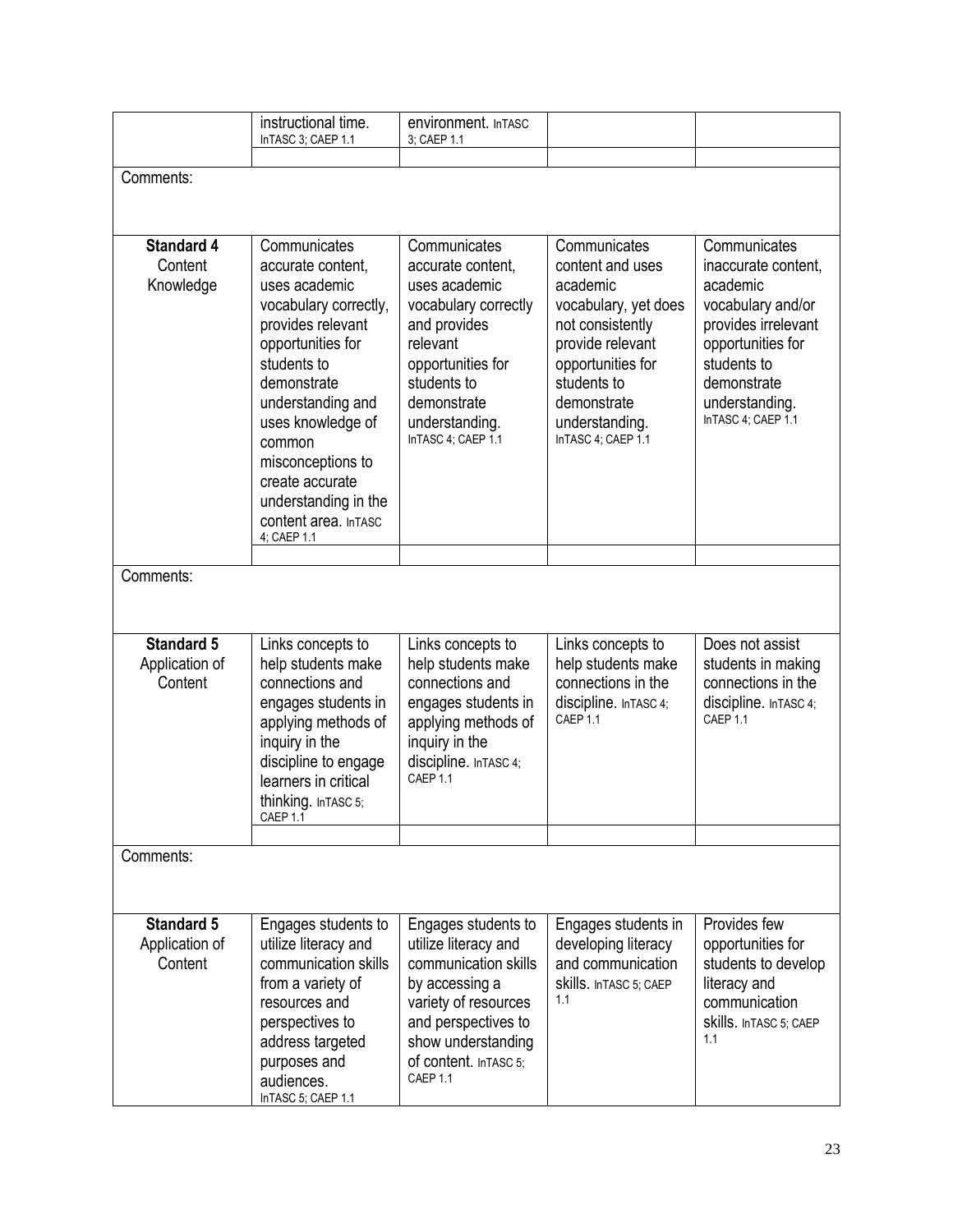| Comments:                |                                          |                                          |                                          |                                         |
|--------------------------|------------------------------------------|------------------------------------------|------------------------------------------|-----------------------------------------|
|                          |                                          |                                          |                                          |                                         |
|                          |                                          |                                          |                                          |                                         |
| <b>Standard 6</b>        | Uses classroom                           | Uses classroom                           | Uses classroom                           | Uses classroom                          |
| Assessment               | formative and<br>summative               | formative and<br>summative               | formative and<br>summative               | formative and<br>summative              |
|                          | assessments that                         | assessments that                         | assessments that                         | assessments but                         |
|                          | match objectives                         | match objectives                         | match objectives                         | may not match                           |
|                          | and inform                               | and inform                               | and inform                               | objectives and/or                       |
|                          | instructional                            | instructional                            | instructional                            | inform instructional                    |
|                          | decisions to guide                       | decisions to guide                       | decisions. In TASC 6;                    | decisions. InTASC 6;                    |
|                          | implementation of<br>differentiated      | implementation of<br>differentiated      | CAEP 1.1                                 | CAEP 1.1                                |
|                          | instructional                            | instructional                            |                                          |                                         |
|                          | strategies to include                    | strategies. In TASC 6;                   |                                          |                                         |
|                          | designing and/or                         | CAEP 1.1                                 |                                          |                                         |
|                          | adapting                                 |                                          |                                          |                                         |
|                          | interventions as a                       |                                          |                                          |                                         |
|                          | result. In TASC 6; CAEP<br>1.1           |                                          |                                          |                                         |
|                          |                                          |                                          |                                          |                                         |
| Comments:                |                                          |                                          |                                          |                                         |
|                          |                                          |                                          |                                          |                                         |
|                          |                                          |                                          |                                          |                                         |
| <b>Standard 6</b>        | Uses student                             | Uses student                             | Uses student                             | Does not use                            |
| Assessment               | performance data                         | performance data                         | performance data                         | student                                 |
| <b>Impact on Student</b> | and knowledge of<br>students to identify | and knowledge of<br>students to identify | and knowledge of<br>students to identify | performance data<br>and/or knowledge of |
| Learning and             | interventions that                       | interventions that                       | interventions that                       | students to identify                    |
| Development              | support and/or                           | support and/or                           | support students.                        | interventions that                      |
|                          | advance learning                         | advance students to                      | InTASC 6; CAEP 1.1                       | support students.                       |
|                          | through a series of                      | positively impact                        |                                          | InTASC 6, CAEP 1.1                      |
|                          | differentiated                           | learning. InTASC 6;<br>CAEP 1.1          |                                          |                                         |
|                          | assessment<br>practices that             |                                          |                                          |                                         |
|                          | positively impact                        |                                          |                                          |                                         |
|                          | learning. InTASC 6;                      |                                          |                                          |                                         |
|                          | CAEP 1.1                                 |                                          |                                          |                                         |
| Comments:                |                                          |                                          |                                          |                                         |
|                          |                                          |                                          |                                          |                                         |
|                          |                                          |                                          |                                          |                                         |
| <b>Standard 7</b>        | Sequences learning                       |                                          | Sequences learning                       | Provides little or no                   |
| Planning for             | experiences linked                       | Sequences learning<br>experiences linked | experiences linked                       | evidence of                             |
| Instruction              | to the learning                          | to the learning                          | to the learning                          | sequenced learning                      |
|                          | objectives,                              | objectives,                              | objectives,                              | experiences and/or                      |
|                          | performance tasks                        | performance tasks                        | performance tasks                        | experiences are not                     |
|                          | and assessments to                       | and assessments to                       | and assessments.                         | linked to the                           |
|                          | provide multiple                         | provide multiple                         | InTASC 7; CAEP 1.1                       | learning objectives,                    |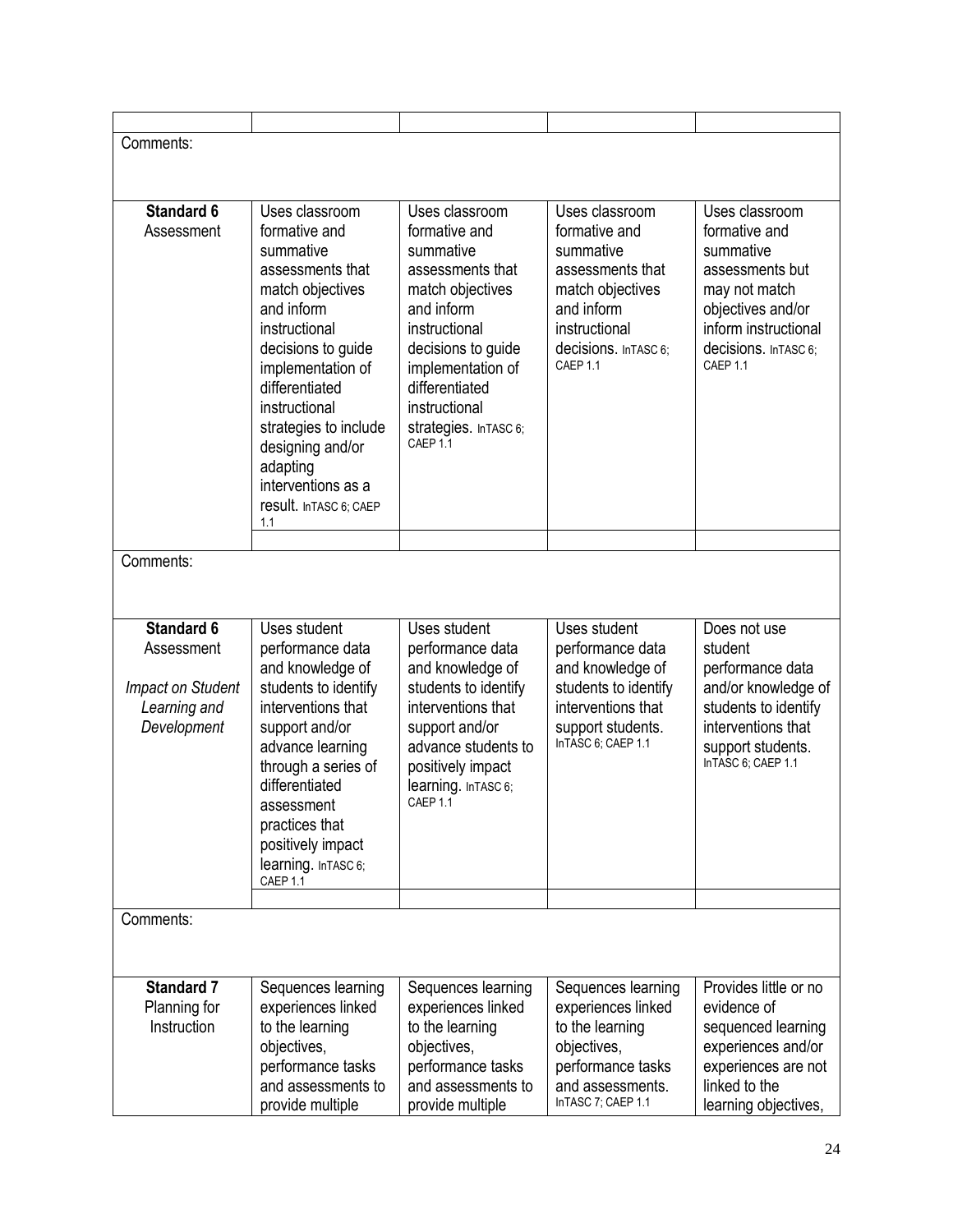|                                                                         | ways for students to<br>demonstrate<br>knowledge and skills<br>to include using data<br>to adjust for<br>recurring learning<br>needs throughout                                                                                                              | ways for students to<br>demonstrate<br>knowledge and<br>Skills. InTASC 7; CAEP<br>1.1                                                                                                                     |                                                                                                                                                                   | performance tasks<br>and/or<br>assessments. InTASC<br>7; CAEP 1.1                                                              |
|-------------------------------------------------------------------------|--------------------------------------------------------------------------------------------------------------------------------------------------------------------------------------------------------------------------------------------------------------|-----------------------------------------------------------------------------------------------------------------------------------------------------------------------------------------------------------|-------------------------------------------------------------------------------------------------------------------------------------------------------------------|--------------------------------------------------------------------------------------------------------------------------------|
|                                                                         | planning. InTASC 7;<br>CAEP 1.1                                                                                                                                                                                                                              |                                                                                                                                                                                                           |                                                                                                                                                                   |                                                                                                                                |
|                                                                         |                                                                                                                                                                                                                                                              |                                                                                                                                                                                                           |                                                                                                                                                                   |                                                                                                                                |
| Comments:                                                               |                                                                                                                                                                                                                                                              |                                                                                                                                                                                                           |                                                                                                                                                                   |                                                                                                                                |
| <b>Standard 8</b><br>Instructional<br><b>Strategies</b><br>(Technology) | Designs or adapts<br>relevant learning<br>experiences that<br>incorporate digital<br>tools and resources<br>to promote student<br>learning and<br>creativity. In TASC 8;<br>CAEP 1.1                                                                         | Provides relevant<br>learning experiences<br>that incorporate<br>digital tools and<br>resources to<br>promote student<br>learning and<br>creativity. In TASC 8;<br>CAEP 1.1                               | Provides relevant<br>learning experiences<br>that incorporate<br>digital tools to<br>stimulate interest.<br>InTASC 8; CAEP 1.1                                    | Provides learning<br>experiences that<br>incorporate digital<br>tools infrequently or<br>ineffectively. In TASC 8;<br>CAEP 1.1 |
|                                                                         |                                                                                                                                                                                                                                                              |                                                                                                                                                                                                           |                                                                                                                                                                   |                                                                                                                                |
| Comments:                                                               |                                                                                                                                                                                                                                                              |                                                                                                                                                                                                           |                                                                                                                                                                   |                                                                                                                                |
| <b>Standard 8</b><br>Instructional<br><b>Strategies</b>                 | Uses a broad range<br>of evidence-based<br>strategies to support<br>learning in the<br>content area, poses<br>questions that elicit<br>student thinking<br>about information<br>and concepts to<br>build critical thinking<br>Skills. In TASC 8; CAEP<br>1.1 | Uses evidence-<br>based strategies to<br>support learning in<br>the content area and<br>poses questions that<br>elicit student thinking<br>and support critical<br>thinking skills. InTASC<br>8; CAEP 1.1 | Uses evidence-<br>based strategies to<br>support learning in<br>the content area and<br>poses questions that<br>elicit student<br>thinking. InTASC 8;<br>CAEP 1.1 | Uses strategies and<br>poses questions.<br>InTASC 8; CAEP 1.1                                                                  |
| Comments:                                                               |                                                                                                                                                                                                                                                              |                                                                                                                                                                                                           |                                                                                                                                                                   |                                                                                                                                |
|                                                                         |                                                                                                                                                                                                                                                              |                                                                                                                                                                                                           |                                                                                                                                                                   |                                                                                                                                |
| <b>Standard 8</b><br>Instructional<br><b>Strategies</b>                 | Organizes and<br>manages the<br>learning<br>environment for<br>student engagement<br>and personal                                                                                                                                                            | Organizes and<br>manages the<br>learning<br>environment for<br>student engagement<br>using strategies that                                                                                                | Manages the<br>learning<br>environment for<br>student<br>engagement. InTASC<br>8; CAEP 1.1                                                                        | Attempts to manage<br>the learning<br>environment for<br>student<br>engagement. InTASC<br>8; CAEP 1.1                          |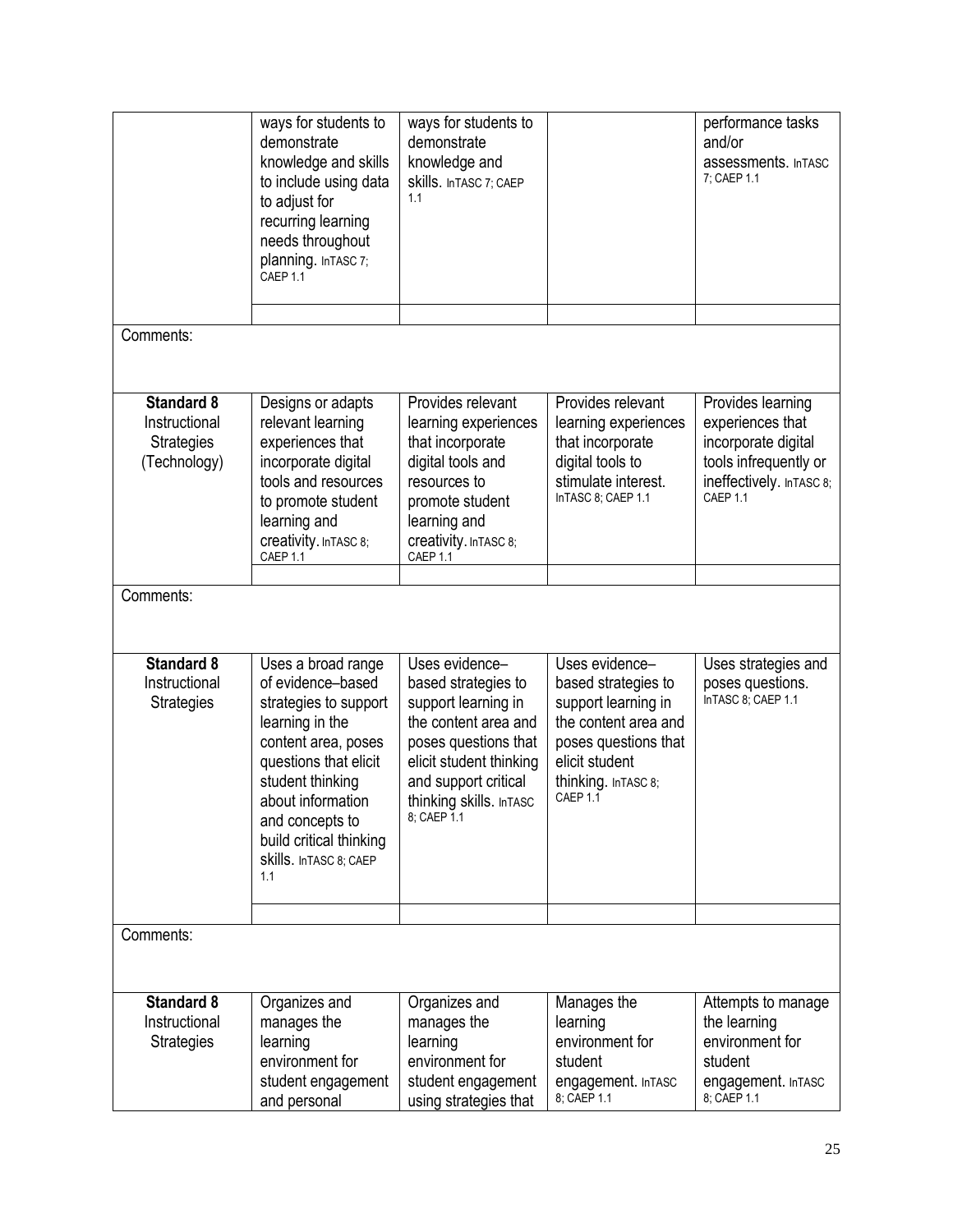|                                                                                                     | accountability using<br>strategies that<br>provide opportunities<br>for students to<br>process and<br>articulate new<br>knowledge. InTASC 8;<br>CAEP 1.1                                                                                                                                            | provide opportunities<br>for students to<br>process and<br>articulate new<br>knowledge. InTASC 8;<br>CAEP <sub>1.1</sub>                                                                             |                                                                                                                                                                                                                                   |                                                                                                                    |
|-----------------------------------------------------------------------------------------------------|-----------------------------------------------------------------------------------------------------------------------------------------------------------------------------------------------------------------------------------------------------------------------------------------------------|------------------------------------------------------------------------------------------------------------------------------------------------------------------------------------------------------|-----------------------------------------------------------------------------------------------------------------------------------------------------------------------------------------------------------------------------------|--------------------------------------------------------------------------------------------------------------------|
| Comments:                                                                                           |                                                                                                                                                                                                                                                                                                     |                                                                                                                                                                                                      |                                                                                                                                                                                                                                   |                                                                                                                    |
| <b>Standard 9</b><br>Professional<br>Learning and<br><b>Ethical Practice</b><br><b>Dispositions</b> | Invites constructive<br>feedback, responds<br>positively,<br>independently sets<br>and implements<br>goals to improve<br>practice. InTASC 9;<br>CAEP 1.1                                                                                                                                            | Invites constructive<br>feedback, responds<br>positively, with<br>support sets and<br>implements goals to<br>improve practice.<br>InTASC 9; CAEP 1.1                                                 | Invites constructive<br>feedback, responds<br>positively, but<br>inconsistently<br>implements goals to<br>improve practice.<br>InTASC 9; CAEP 1.1                                                                                 | May resist<br>constructive<br>feedback or fail to<br>implement goals to<br>improve practice.<br>InTASC 9; CAEP 1.1 |
| Comments:                                                                                           |                                                                                                                                                                                                                                                                                                     |                                                                                                                                                                                                      |                                                                                                                                                                                                                                   |                                                                                                                    |
| <b>Standard 10</b><br>Leadership and<br>Collaboration<br><b>Dispositions</b>                        | Conveys a<br>confident,<br>professional<br>decorum when<br>interacting with<br>learners, peers,<br>colleagues and the<br>community in small<br>and large group<br>situations to include<br>seeking out<br>leadership<br>opportunities in the<br>school and/or<br>COMMUNIty. In TASC 10;<br>CAEP 1.1 | Conveys a<br>confident,<br>professional<br>decorum when<br>interacting with<br>learners, peers,<br>colleagues and the<br>community in small<br>and large group<br>Situations. InTASC 10;<br>CAEP 1.1 | Conveys<br>professional<br>decorum when<br>interacting with<br>learners, peers,<br>colleagues and the<br>community in small<br>and large group<br>situations. Any minor<br>lapses have been<br>addressed. In TASC 10;<br>CAEP 1.1 | Conveys a lack of<br>professional<br>decorum when<br>interacting. InTASC 10;<br>CAEP 1.1                           |
| Comments:                                                                                           |                                                                                                                                                                                                                                                                                                     |                                                                                                                                                                                                      |                                                                                                                                                                                                                                   |                                                                                                                    |
| <b>Standard 10</b><br>Leadership and<br>Collaboration<br><b>Dispositions</b>                        | Demonstrates<br>professional oral,<br>written and<br>electronic<br>communication,                                                                                                                                                                                                                   | Demonstrates<br>professional oral,<br>written and<br>electronic<br>communication,                                                                                                                    | Demonstrates<br>professional oral,<br>written and<br>electronic<br>communication,                                                                                                                                                 | Demonstrates<br>unprofessional oral,<br>written and/or<br>electronic<br>communication                              |
|                                                                                                     | responds to people,                                                                                                                                                                                                                                                                                 | responds to people,                                                                                                                                                                                  | responds to people,                                                                                                                                                                                                               | and/or responds to                                                                                                 |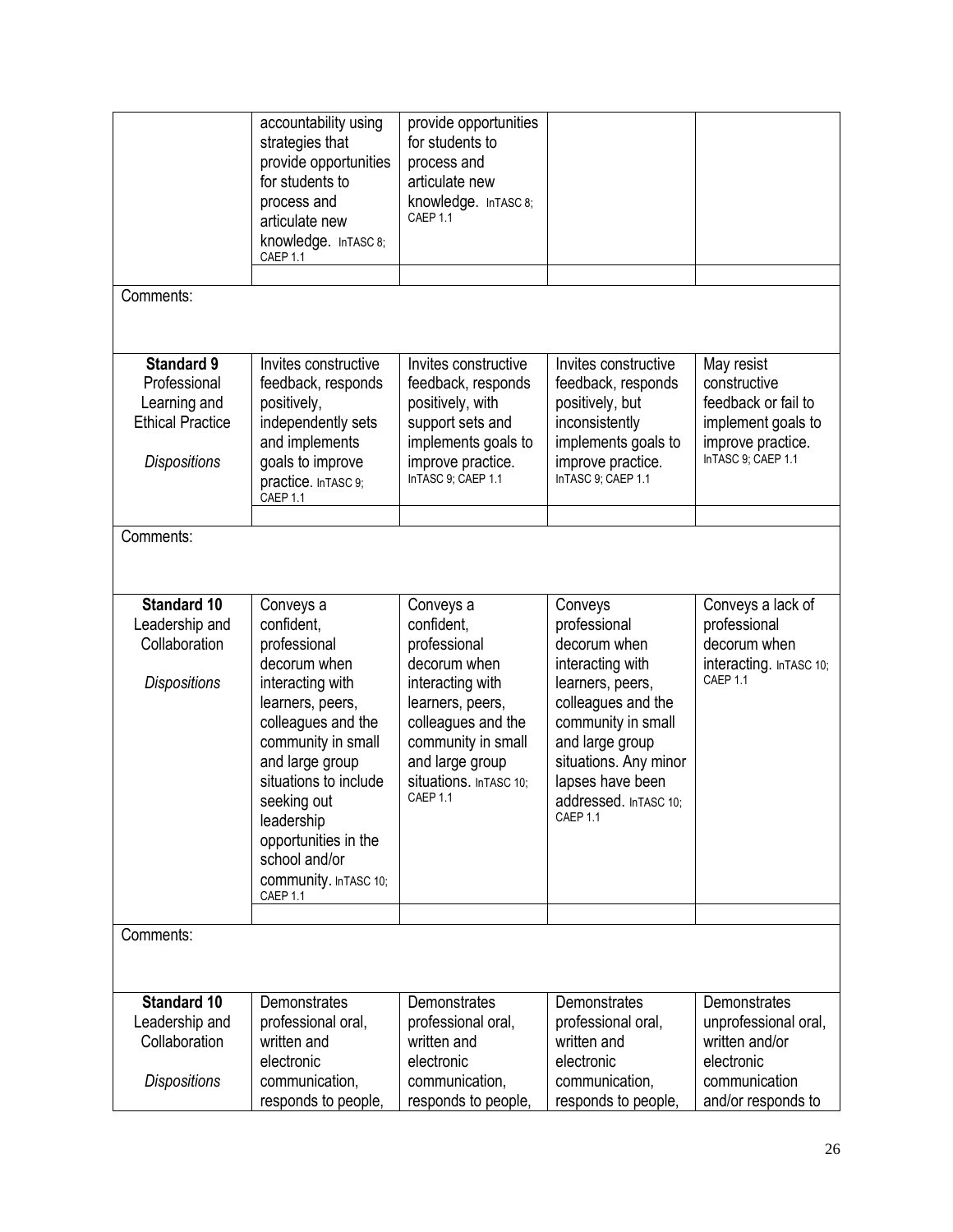|           | problems and crises<br>effectively and<br>communicates with<br>families through a<br>variety of means (i.e.<br>notes home, e-mails<br>or websites, phone<br>calls, conferences,<br>meetings). In TASC 10;<br>CAEP 1.1 | problems and crises<br>effectively. InTASC 10;<br>CAEP 1.1 | problems and crises<br>effectively with<br>additional<br>assistance. InTASC 10;<br>CAEP 1.1 | people, problems<br>and crises<br>ineffectively. InTASC<br>10; CAEP 1.1 |
|-----------|-----------------------------------------------------------------------------------------------------------------------------------------------------------------------------------------------------------------------|------------------------------------------------------------|---------------------------------------------------------------------------------------------|-------------------------------------------------------------------------|
|           |                                                                                                                                                                                                                       |                                                            |                                                                                             |                                                                         |
| Comments: |                                                                                                                                                                                                                       |                                                            |                                                                                             |                                                                         |